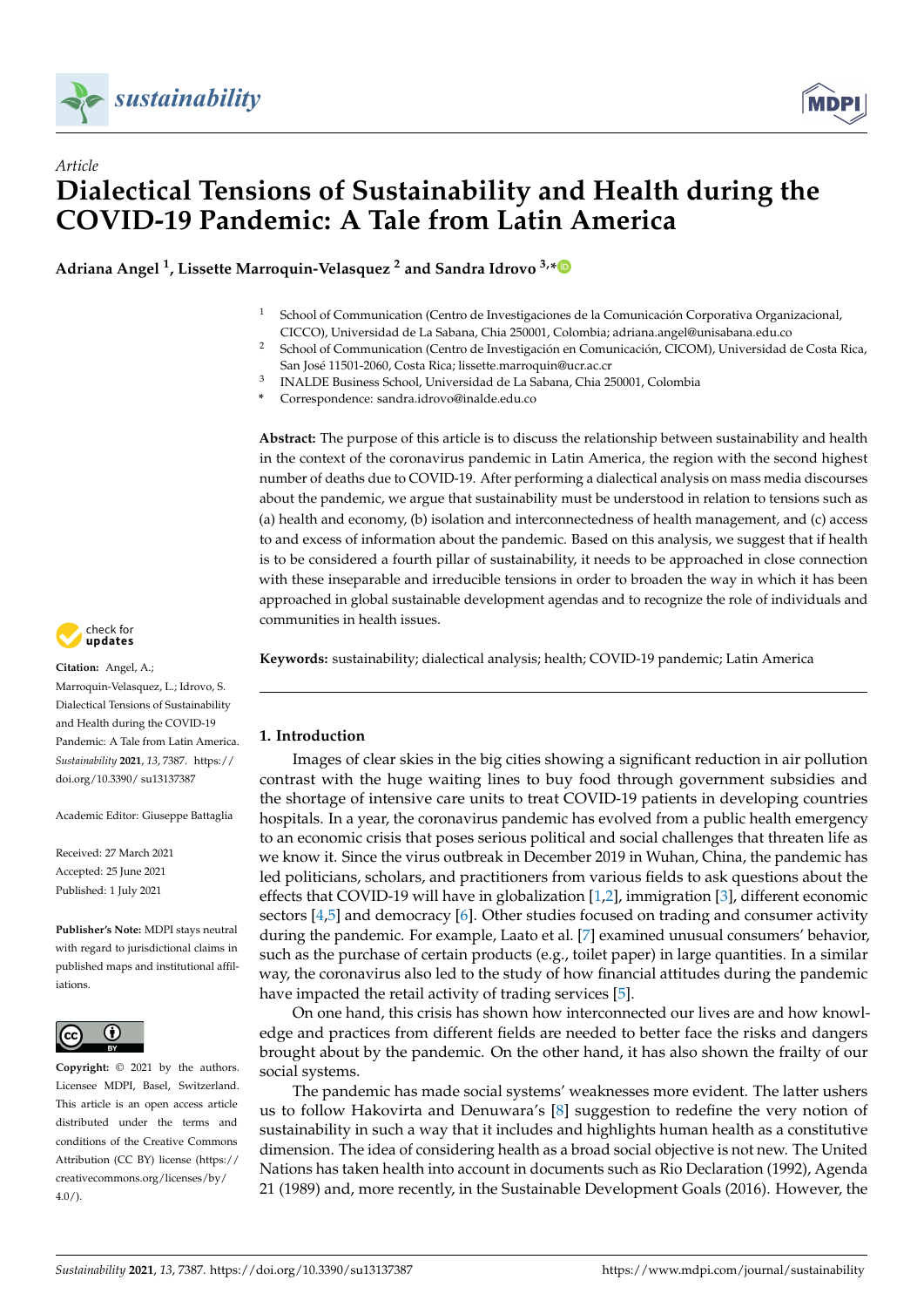current pandemic has accentuated the importance of considering specific ways in which societies should be able to meet health needs that compromise people's lives in the present and the foreseeable future.

Thus, the purpose of this article is to show how the relationship between sustainability and health can be strengthened and to discuss the characteristics that this approach to health should consider. The current coronavirus pandemic gives us an interesting context to ground our contribution, as the strategies devised by each country to handle the crisis have shown important differences not only in terms of resources but in terms of how people make sense of the situation. We focus on Latin America (Latin America, has a population over 520 million people (World Bank, 2018). The eighteen countries encompassed in the region vary in extension (Brazil and México compared to small Belize or Uruguay), population, and economic, and social indicators. However, they do share a similar historical and cultural background. Most Latin American countries have assumed the institutions of their colonizers [\[9,](#page-14-8)[10\]](#page-14-9), their language (especially Spanish and Portuguese), and the Catholic religion. As of 2020 all of them are self-proclaimed electoral democracies and most of them (except Nicaragua and Venezuela) de facto live under a capitalist model of economic development. Additionally, these countries are trying to achieve the 2030 sustainable development goals), the region that at this point of the pandemic is the second one in the world with more deaths: the number exceeded 600,000 deaths at the end of January 2021. As the Agence France-Presse [\[11\]](#page-14-10) reported on 3 February,

"Brazil is the country with the world's second-highest national death toll with more than 226,300 fatalities, and Mexico is number three with at least 159,100 deaths. As a percentage of the population, Peru is hardest hit with 125 deaths per 100,000 people, followed by Mexico and Panama with 123 each per 100,000."

The case of Latin America is particularly interesting because response times, contagion, and death rates and access to vaccines have been influenced by the economic and social conditions of each country (see Table [1\)](#page-2-0). Paradoxically, Latin America has been one of the most affected regions by the pandemic, but not the most studied. This manuscript strives to contribute to the scholarship on COVID-19 in South and Central America. Its novelty lies in the fact that it addresses the subject of health—in the context of the pandemic—from a standpoint of sustainability. While sustainability has been often approached in terms of environmental, economic, and social practices, our focus directly defines sustainability in terms of health in order to understand the implications of such a perspective in the context of the pandemic.

Specifically, we examine this Latin American context by analyzing mass media discourses about the coronavirus pandemic to understand the relationship between health and sustainability. A preliminary analysis showed that those discourses present tensions and contradictions in terms of how health and sustainability interact. Based on this analysis, we argue that sustainability must be understood in relation to tensions such as (a) health and economy, (b) isolation and interconnectedness of health management, and (c) access to and excess of information about the pandemic. Even though organizations such as the United Nations have included health as part of global sustainable development agendas (Millennium Goals 2000–2015; Sustainable Development Goals 2016–2030), the articulation of health as a fourth pillar of sustainability acknowledges the centrality of this dimension for achieving any short- or long-term goal and will prepare us for future pandemics as the prescriptive nature of sustainability tends to define agendas and objectives for nations and organizations.

Next, we present the theoretical perspective that we embrace to understand sustainability as well as the dialectical analysis that we performed to explore the relationship between health and sustainability in the context of the coronavirus pandemic. Later, we discuss the three pairs of dialectics from which the incorporation of health as a fourth pillar of sustainability should be approached. Finally, we conclude by explaining the scope and consequences of this articulation between sustainability and health.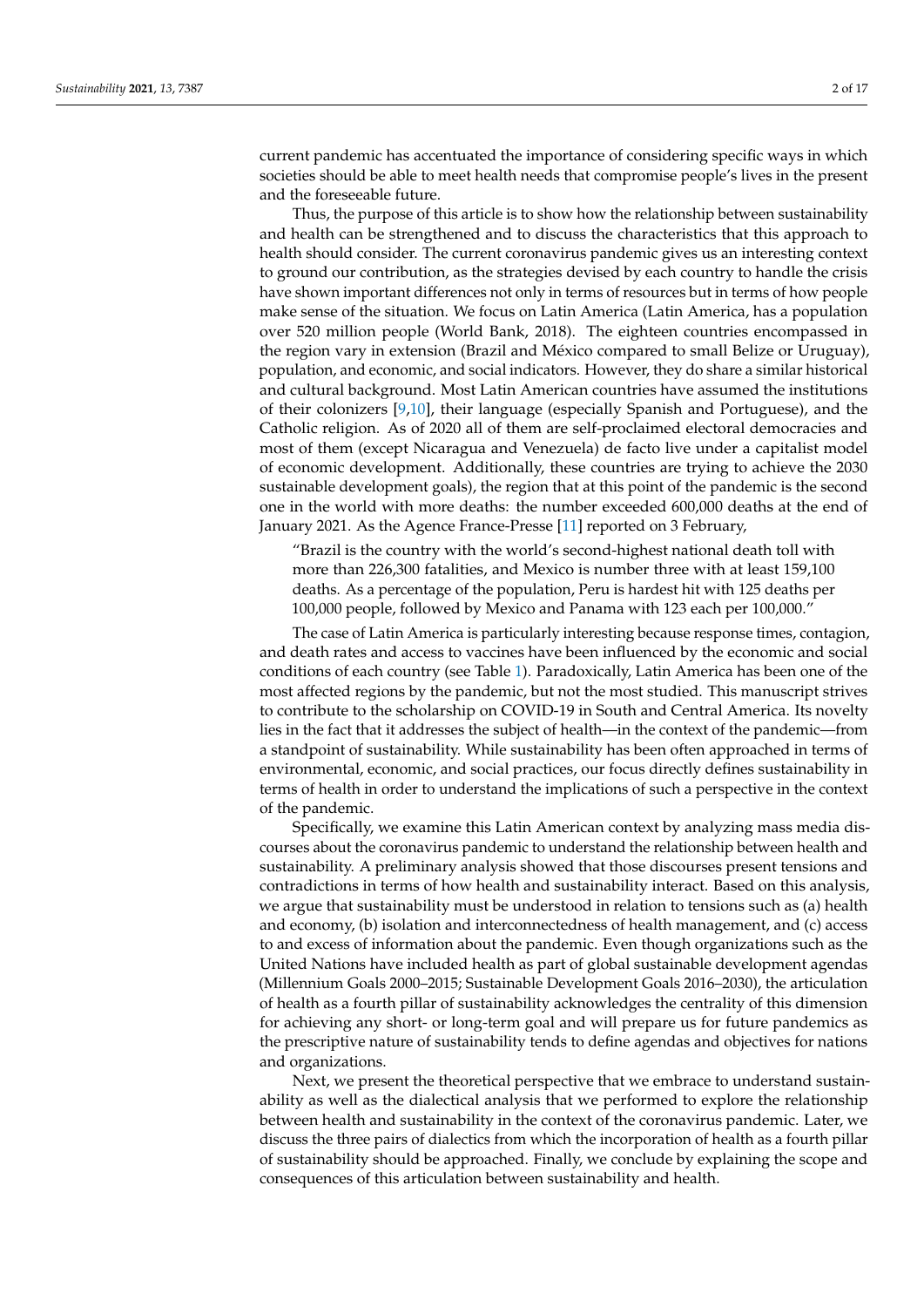<span id="page-2-0"></span>

|                                          | Economic                                                   |                                                   |                                                                      |                                          |                          |                                             |                                                              |                        | Human Development                            |
|------------------------------------------|------------------------------------------------------------|---------------------------------------------------|----------------------------------------------------------------------|------------------------------------------|--------------------------|---------------------------------------------|--------------------------------------------------------------|------------------------|----------------------------------------------|
| Country                                  | Population<br>(2018) <sup>1</sup>                          | <b>GDP 2018</b><br>(Millions<br>$US^2$            | $\frac{0}{0}$<br>Informality <sup>3</sup>                            | MPI $(0-1)$ <sup>4</sup>                 |                          | Health<br>Investment as<br>% GDP (2014) $8$ | # Hospital<br>Beds $\times$ 1000<br>Inhabitants <sup>5</sup> | Position<br>$(2018)^6$ | Gender<br>Gap Index<br>$(2020)$ <sup>7</sup> |
| Argentina                                | 4,449,450,000                                              | 51,987,152                                        | $9.2\%$ (2018)                                                       | N/A                                      | Public<br>2.7            | Private<br>2.1                              | 0.5(2014)                                                    | 48                     | 0.746                                        |
| Belice                                   | 383,071                                                    | 187,120                                           | $6.6\%$ (2017)                                                       | 0.017<br>$(2015 - 2016)$                 | 3.9                      | 1.9                                         | 1.5(2014)                                                    | 103                    | 0.671                                        |
| <b>Bolivia</b><br><b>Brazil</b><br>Chile | 1,135,314,000<br>20,946,932,000<br>1,872,916,600           | 4,028,765<br>188,548,253<br>29,823,113            | $3.5\%$ (2018)<br>11.9% (2019)<br>$7.3\%$ (2019)                     | 0.094(2008)<br>0.016(2015)<br>N/A        | 4.6<br>3.8<br>3.9        | 1.8<br>4.5<br>3.9                           | 1.3(2014)<br>2.2(2014)<br>2.2(2013)                          | 114<br>79<br>42        | 0.734<br>0.691<br>0.723                      |
| Colombia                                 | 4,966,105,600                                              | 33,104,704                                        | 10% (2019)                                                           | 0.021<br>$(2015 - 2016)$                 | 5.4                      | 1.8                                         | 1.5(2014)                                                    | 79                     | 0.758                                        |
| Costa Rica                               | 499,944,000                                                | 6,013,011                                         | 11.5% (2019)                                                         | N/A                                      | 6.8                      | 2.6                                         | 1.2(2015)                                                    | 68                     | 0.782                                        |
| Ecuador                                  | 1,708,436,000                                              | 10,839,806                                        | $3.8\%$ (2018)                                                       | 0.018<br>$(2013 - 2014)$                 | 4.5                      | 4.7                                         | 1.5(2013)                                                    | 85                     | 0.729                                        |
| E1<br>Salvador                           | 642,074,000                                                | 2,605,700                                         | $4.0\%$ (2018)                                                       | 0.033(2014)                              | 4.5                      | 2.3                                         | 1.3(2014)                                                    | 124                    | 0.706                                        |
| Guatemala                                | 1,724,781,000                                              | 7,846,045                                         | $2.5\%$ (2017)                                                       | 0.134<br>$(2014 - 2015)$                 | 2.3                      | 3.9                                         | 0.6(2014)                                                    | 126                    | 0.666                                        |
| Honduras                                 | 958,752,200                                                | 2,402,419                                         | $5.6\%$ (2018)                                                       | 0.090<br>$(2011 - 2012)$                 | 4.4                      | 4.3                                         | 0.7(2014)                                                    | 132                    | 0.722                                        |
| México                                   | 12,619,079,000                                             | 122,069,948                                       | $3.5\%$ (2019)                                                       | 0.025(2016)                              | 3.3                      | 3.0                                         | 1.5(2015)                                                    | 76                     | 0.754                                        |
| Nicaragua                                | 646,551,000                                                | 1,306,387                                         | $4.5\%$ (2014)                                                       | 0.074<br>$(2011 - 2012)$                 | 5.1                      | 3.9                                         | 0.9(2014)                                                    | 126                    | 0.804                                        |
| Panamá<br>Paraguay<br>Perú<br>Uruguay    | 417,687,000<br>695,607,000<br>3,198,926,000<br>344,930,000 | 6,505,510<br>4,049,695<br>22,204,497<br>5,959,689 | $3.9\%$ (2018)<br>$6.6\%$ (2019)<br>$6.4\%$ (2019)<br>$9.4\%$ (2019) | N/A<br>0.019(2016)<br>0.052(2012)<br>N/A | 5.9<br>4.5<br>3.3<br>6.1 | 2.2<br>5.3<br>2.2<br>2.5                    | 2.3(2013)<br>1.3(2011)<br>1.6(2014)<br>2.8(2014)             | 67<br>98<br>82<br>57   | 0.730<br>0.683<br>0.714<br>0.737             |
| Venezuela                                | 2,887,019,000                                              | 48,235,932                                        | $6.6\%$ (2012)                                                       | N/A                                      | 1.5                      | 3.7                                         | 0.8(2014)                                                    | 96                     | 0.713                                        |

**Table 1.** Economic, health and human development indicators for Latin American countries.

<sup>1</sup> World Bank, <https://datos.bancomundial.org/indicador/SP.POP.TOTL> (accessed on 15 July 2020); <sup>2</sup> World Bank, https://datos [bancomundial.org/indicador/NY.GDP.MKTP.CD?most\\_recent\\_value\\_desc=false](https://datos.bancomundial.org/indicador/NY.GDP.MKTP.CD?most_recent_value_desc=false) (accessed on 15 July 2020); <sup>3</sup> International Labor Organization, <https://ilostat.ilo.org/topics/unemployment-and-labour-underutilization/> (accessed on 16 July 2020); <sup>4</sup> OPHI, Oxford Poverty and Human development Initiative, <https://ophi.org.uk/multidimensional-poverty-index/global-mpi-2018/#t2> (accessed on 15 July 2020); <sup>5</sup> World Bank, <https://datos.bancomundial.org/indicador/SH.MED.BEDS.ZS?view=chart> (accessed on 16 July 2020); <sup>6</sup> United Nations Development Programme, Human Development Reports, [http://hdr.undp.org/sites/default/files/hdr\\_2019\\_overview\\_-\\_spanish.pdf](http://hdr.undp.org/sites/default/files/hdr_2019_overview_-_spanish.pdf) (accessed on 15 July 2020); <sup>7</sup> World Economic Forum, Global Gender Gap Index, [http://reports.weforum.org/global-gender-gap-report-20](http://reports.weforum.org/global-gender-gap-report-2020/the-global-gender-gap-index-2020/results-and-analysis/)  $^{20/\text{the-global-gender-gap-index-2020/results-and-analysis/}$  (accessed on 16 July 2020);  $^8$  Pan American Health Organization, Institutional Repository for Information Sharing, [https://iris.paho.org/bitstream/handle/10665.2/34330/IndBrasicos2017\\_spa.pdf?sequence=1&](https://iris.paho.org/bitstream/handle/10665.2/34330/IndBrasicos2017_spa.pdf?sequence=1&isAllowed=y) [isAllowed=y](https://iris.paho.org/bitstream/handle/10665.2/34330/IndBrasicos2017_spa.pdf?sequence=1&isAllowed=y) (accessed on 26 July 2020).

### **2. Materials and Methods: Conceptual and Analytical Frame**

Most discussions about what sustainability is and what it encompasses take on a normative approach. According to Cardonna [\[12\]](#page-14-11), they revolve around three main ideas. First, sustainability proposes the interconnectedness of human society, economy, and natural environment. Because actions in one dimension have an impact in other dimensions, societies need to consider the dynamic interactions between social, economic, and environmental issues. It is worth noting that health is considered within the factors that make up the social dimension. Second, natural resources are finite, so growth, consumption, and production must have limits to ensure that meeting present needs does not compromise the satisfaction of future needs. This is directly in line with the intergenerational aspect of sustainability as societies must consider next generations in planning for the future. Third, sustainability implies to operate on a smaller scale in order to decentralize and reappreciate local culture and resources as a strategy for societal resilience.

We embrace a social constructionist perspective of sustainability [\[13\]](#page-14-12) that highlights the continuity between discourses and practices since the latter do not exist outside the realm of language and social interactions. We do not claim that there are not actual sustainability problems, but rather that their approach is necessarily mediated by the discourses through which those problems are understood, communicated, and handled. From this standpoint, economic, social, and environmental accounts compete with other discourses for discursive hegemony. Unlike a functionalist approach to sustainability [\[14\]](#page-14-13) that claims the positivist, descriptive, objective, and noncritical nature of sustainability, we argue the need to consider the role of competing discourses that show different dimensions of the same phenomenon.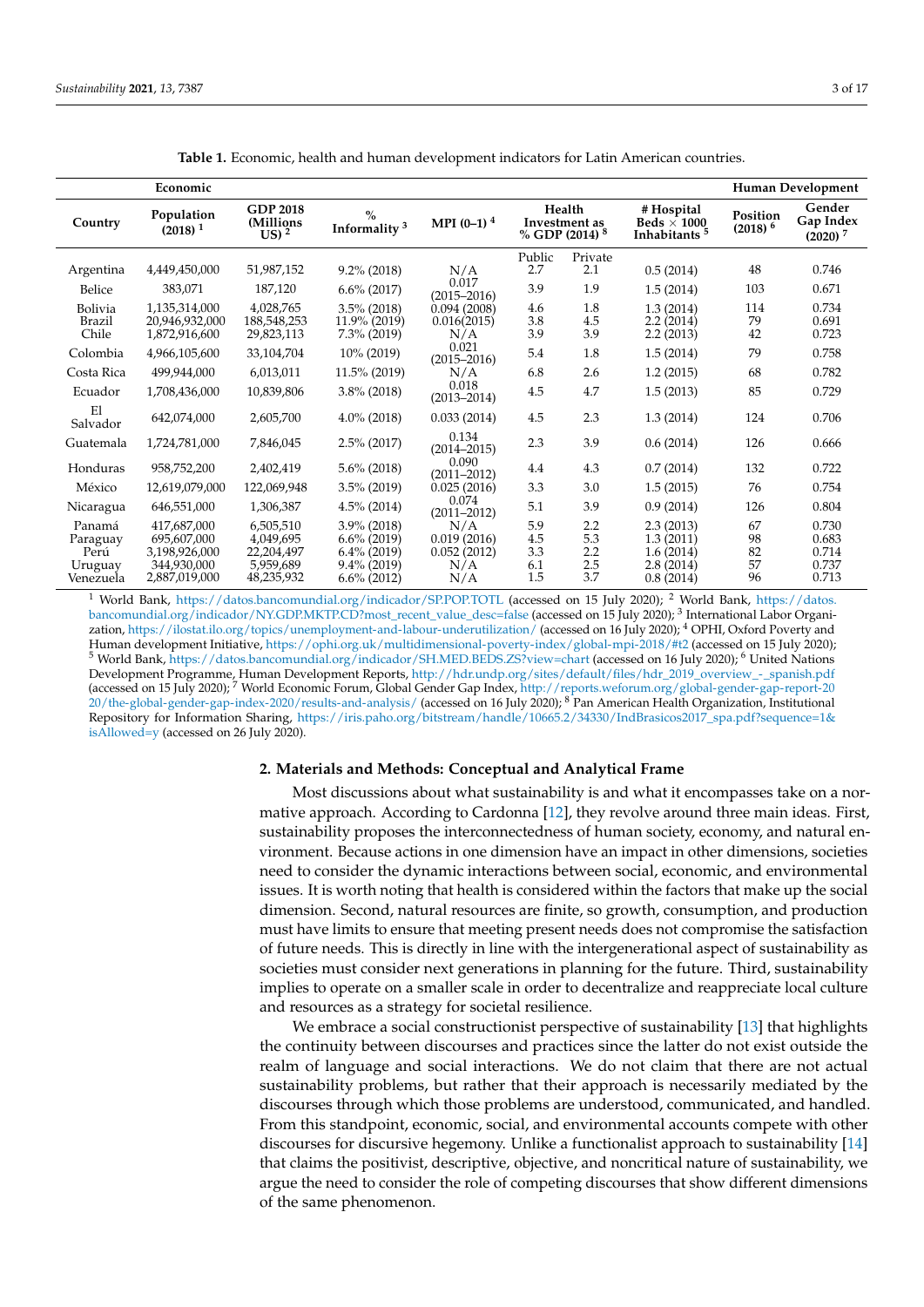Additionally, this constructionist approach to sustainability makes us acknowledge its prescriptive nature [\[15\]](#page-14-14), that is, its normative condition according to which sustainability is not a concept that exclusively describes a set of practices, but it also suggests a program of action about those practices. Because of its pragmatic scope, the notion of sustainability also invites individuals, governments, and organizations to act in a certain way by assuming moral, evaluative, and future-oriented actions limiting and preserving the resources of the present [\[16\]](#page-14-15).

These constructionist and prescriptive approaches allow us to analyze the interplay of health and sustainability. The link between them can be traced back to 1989 when the World Health Organization created the Commission on Health and Environment as well as several specialized panels and groups whose work "laid the foundation for emphasizing health at the Rio Earth Summit" [\[17\]](#page-14-16) (p. 6). Principle 1 of the Rio Declaration states that human beings "are entitled to a healthy and productive life in harmony with nature" (UN, 1992). At this point, health was linked to sustainability because of its relevance in terms of environmental, agriculture, and food issues. In the 2000s the UN has put forward two global sustainable development agendas: The Millennium Development Goals (MDGs) and the Sustainable Development Goals (SDGs). Both agendas have devoted specific goals to advance health issues. Three out of the eight MDGs were linked to health issues (Goal 4, Child Mortality; Goal 5, Improve maternal health; Goal 6, Combat HIV/AIDS, malaria, and other diseases). The SDGs broaden the agenda to 17 goals and all health issues were grouped in Goal 3, related to "ensure healthy lives and promote well-being for all at all ages". Both agendas have also targeted premature mortality, disability, and specific illnesses. Even though Goal 3 of the SDGs is broader in scope, it approaches health as the lack of disease, reduction of mortality, and access to health services, vaccines, and medicines.

It is interesting to conceive of health in those terms considering that with "the exception of immunization efforts, overall population health is marginally affected by medical care decisions; health is determined more by decisions made about agriculture, transportation, housing, economic, and education policies than it is by medical decisions" [\[18\]](#page-14-17) (p. 107). This explains why some scholars as well as policymakers have called for a broader view of health, one that goes beyond the biomedical view to take into account social and environmental factors. From this perspective, health depends as much on having access to medical services, as on daily routines and habits, and the quality of our surroundings. Furthermore, this view calls for a "health in all policies" approach [\[18\]](#page-14-17) (p. 107). The coronavirus pandemic has put health in the forefront of the global agenda for over a year. However, it has underlined the biomedical view as most discourses focus on the virus, the disease, mortality rates, and health care systems.

Considering that health discourse has different emphasis and that health practices are inseparable from the discourses that underlie to and support them, we examine the relationship between sustainability and health by focusing on the discourses of the coronavirus in the pandemic. We understand discourse here in its broadest sense, that is, as a set of ideologies, logics, forces, and elements that give meaning to social practices. Some scholars within the field of sustainability studies have referred to this perspective as Discourse, with capital "D" [\[13](#page-14-12)[,19](#page-14-18)[,20\]](#page-14-19) in order to distinguish verbal and nonverbal exchanges (which could be defined as *d*iscourse) from *D*iscourse, understood as the ideologies and meaning systems that underlie different social practices.

Specifically, we examined the discourses about the coronavirus pandemic published in the front pages and Facebook pages of Latin American newspapers considering the constant increase in news consumption in social media [\[21](#page-14-20)[,22\]](#page-14-21). We selected a nationalnon-tabloid newspaper with the highest circulation for each of the countries included in the study based on the Newspaper Web Ranking (constructed from four independent web metrics extracted from different search engines) [\[23\]](#page-14-22). Then we collected the front covers and the posts for each of the selected newspapers for two periods: (a) from March to May 2020 in order to examine the beginning of the pandemic, and (b) from December 2020 to February 2021 to explore the beginning of the vaccination processes. We created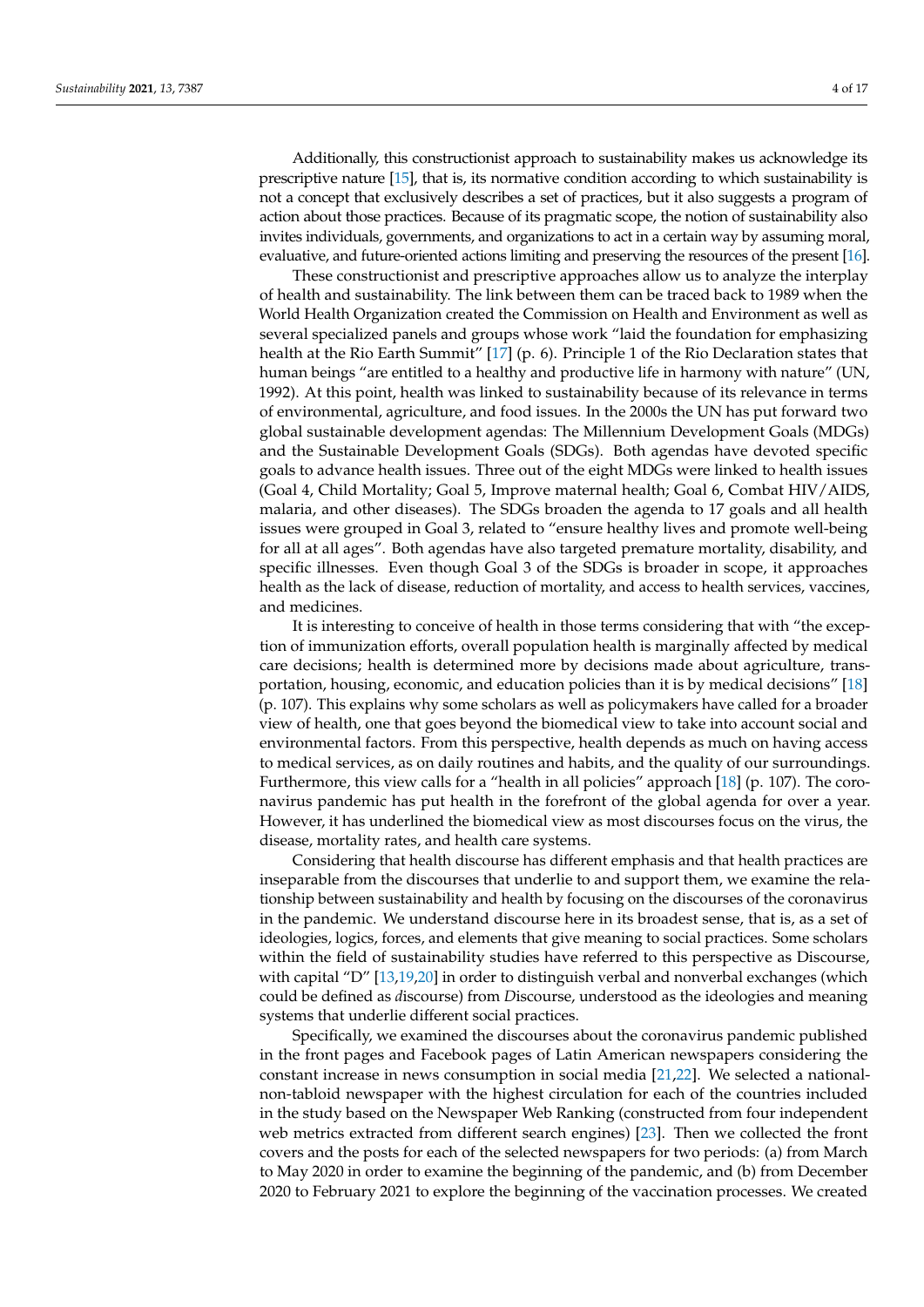a sample that would allow us to identify tensions in these discourses. So, we collected front pages and Facebook posts from the selected newspapers for one week for each of the months considered in the period. We worked with 516 titles collected from front pages and 7762 Facebook posts. We used Nvivo 13 to explore data by using word frequency and to code titles and posts to identify the main trends in how these newspapers were framing the pandemic.

We examined the pandemic discourses through a dialectical analysis that consists of identifying the opposite and dynamic forces and discourses that emerge, in the form of contradiction or conflict, in a given social practice [\[24\]](#page-14-23). This dialectical approach belongs to the broad umbrella of paradox studies, which are based on constructs such as tension, dualism, duality, contradiction, and dialectic [\[25\]](#page-14-24). Paradox studies have been mainly used in traditions such as organizational communication [\[24\]](#page-14-23) and interpersonal communication [\[26\]](#page-14-25). The fields of sociology, psychology, and education are also starting to recognize the epistemological advantages of this approach [\[27\]](#page-14-26).

Within paradox studies, we focused on dialectic as a lens of analysis that allowed us to explore the "interdependent opposites aligned with forces that push-pull on each other like a rubber band and exist in an ongoing dynamic interplay as the poles implicate each other" [\[27\]](#page-14-26) (p. 71). Approaching reality in dialectic terms implies acknowledging the contradictory forces that are at play in social practices. Unlike a dichotomous perspective that tends to favor one pole of a tension over the other, the dialectical perspective focuses on the interplay of potentially contradictory elements of social practices.

This article draws upon dialectical analysis to discuss some of the tensions and contradictions present in mediated discourses about the coronavirus pandemic. We use these tensions to illustrate some traits of the relationship between health and sustainability. Since sustainability consists of a balance between three competing dimensions (economic, social, and environmental), we explore how tensions between these dimensions and health were presented in mediated discourses about the pandemic. The latter showed that at different times of the pandemic certain dimensions were favored over others, creating imbalances and unintended consequences. Seo et al. [\[28\]](#page-15-0) explain that tensions and contradictions can be approached or managed in four ways that include selection, separation, integration, and transcendence. A tension managed through selection "entails denial in which parties ignore the opposite pole and, thereby, inadvertently select one side of the dichotomy over the other" (p. 76). Managing a tension by separation recognizes both poles of the dichotomy but separates them in different levels of analysis. Integration "refers to a balance in that both ends of the continuum are legitimate at once but remain unfulfilled in their totality" (p. 76). Finally, transcendence entails a synthesis in which dichotomies are reframed as a whole.

Since we argue that, after the pandemic, health should be closely and more strongly connected to the concept of sustainability, we discuss the inherent dialectics of a broad understanding of health. In order to accomplish this purpose we followed some steps for our dialectical analysis, we (a) identified the competing discourses—understood in its broadest sense—of health in the pandemic by exploring their tensions and apparent contradictions; (b) examined those discourses at two specific moments of the pandemic: at the beginning where countries implemented lockdowns and later with the invention of the vaccines; and (c) discussed the way in which those dialectical elements influence practices of health and sustainability. As a result of this process, in the next section we discuss the following tensions: health and economy, isolation and interconnectedness of health management, and access to information and excess of information in a pandemic.

### **3. Results: Dialectical Tensions of Sustainability and Health**

# *3.1. Health-Economy Tension*

In several Latin American countries, politicians, media, and citizens have made sense of the coronavirus pandemic as a situation that involves choosing between two broad discourses: preserving human life or saving the economy. For example, at the beginning of the pandemic, president Fernandez of Argentina ordered a strict and early lockdown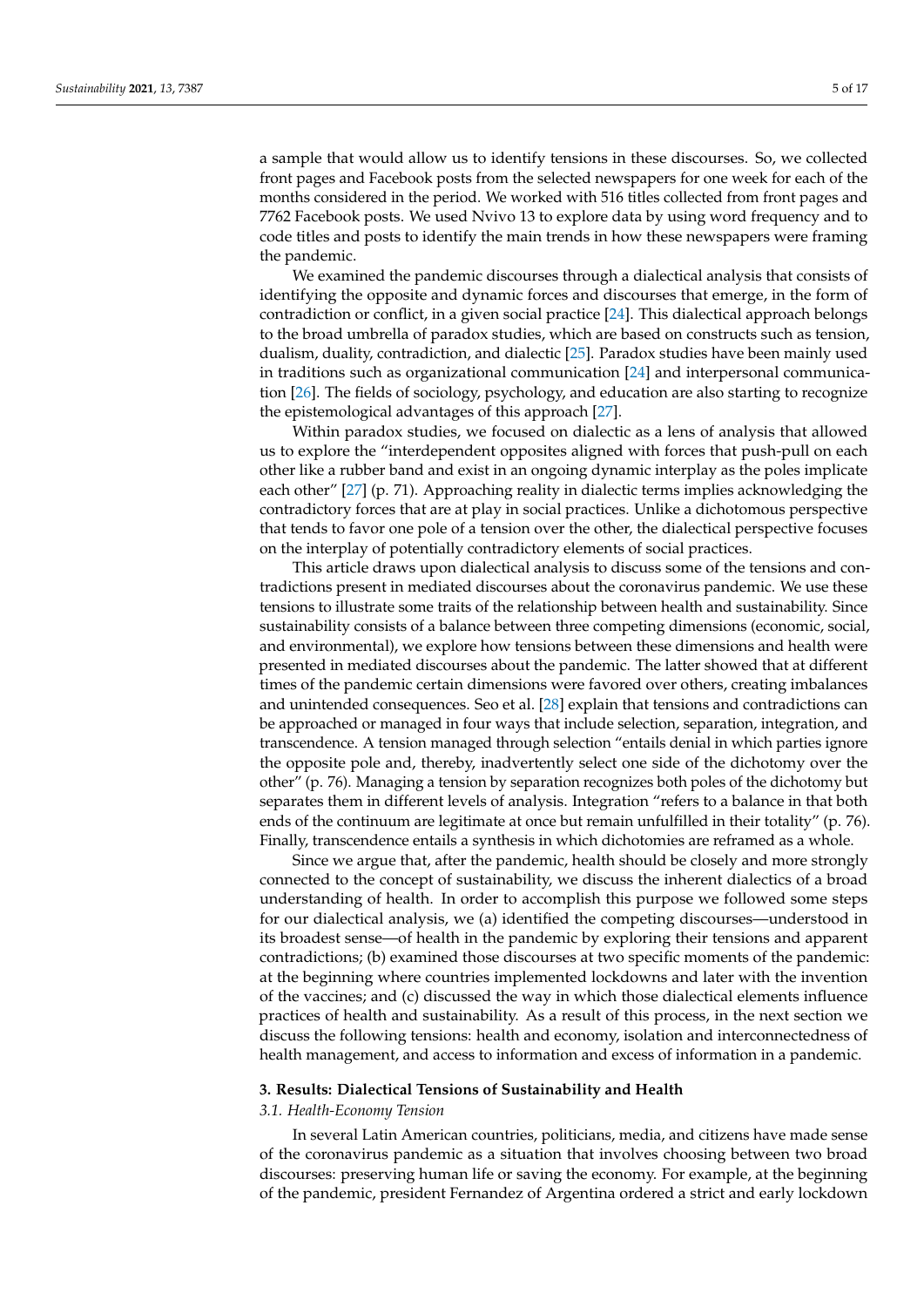for the whole country arguing his concern for Argentinians' health [\[29\]](#page-15-1); while president Bolsonaro of Brazil referred to a possible coronavirus lockdown in his country as a major "crime" because of its consequences for the economic life of the people [\[30\]](#page-15-2). Presented in these dichotomous terms, the relationship between life and economy implies that actions on one dimension affect negatively the other. After several weeks into lockdown, Chile and Peru faced high numbers of COVID-19 cases and the difference between the health care services that upper and lower classes could afford were more than evident [\[31\]](#page-15-3). In this sense, a report of Oxfam International [\[32\]](#page-15-4) suggested that measures as basic as washing hands or avoiding physical contact were difficult to follow for 21% of the Latin American countries' urban population living in slums, informal settlements or inadequate housing where basic services are not affordable.

The coronavirus pandemic has brought significant challenges for the satisfaction of needs due to the increase of unemployment and the reduction of mobility that we saw in most countries. However, this challenge was more worrisome in regions like Latin America where such unemployment and reduced mobility affected the satisfaction of the most basic needs including food and housing. This is the effect of informality that according to David, et al., [\[33\]](#page-15-5) characterizes labor markets in Latin America. Although informality has decreased in the region over the last decades, in average, half of overall employment remains in the informal sector. Reduced mobility also affected the popular practice of selling goods or offering services to commuters to and from work at the stop lights in heavily populated and extended cities such as Mexico City, Bogotá, Buenos Aires, Sao Paulo, Río de Janeiro, Lima, or Santiago de Chile. With fewer commuters on the streets, the street vendors had no opportunities for business and their incomes were drastically reduced or almost non-existent. They, of course, lacked health protection and benefits. The Economic Commission for Latin America and the Caribbean (ECLAC) and the Food and Agriculture Organization (FAO) officials for Latin America warned that the current health pandemic could be followed by a hunger crisis that would impact at least 80 million people living in extreme poverty and experiencing severe food insecurity after COVID-19 [\[34\]](#page-15-6).

When the satisfaction of these most basic needs is at risk, it is useful to reflect on the perspectives that Latin American scholars have suggested to understand the scope and nature of sustainability in their own region. For example, Maxwell Max-Neef's humanscale development paradigm could help us understand the way in which Latin American governments and citizens have reacted to the pandemic. This Chilean author invites us to understand development in terms of meeting human needs and to focus on the development of people rather than those of objects [\[35\]](#page-15-7). Max-Neef explains that while all cultures and regions share the same types of needs, the satisfaction of those needs depends on the structural characteristics of each culture.

The management of contagion rates of coronavirus in Latin-America illustrates the articulation of the social and economic dimensions of sustainability and the salience of culture predicated in Max-Neef ideas. For example, because Peru was one of the Latin American countries that implemented some of the strongest containment measures at the beginning of the pandemic, specialists expected lower rates of contagion in this country. However, by May 2020, Peru had the third highest official number of COVID-19 cases in Latin America and seventh in the world. This can be explained by considering that most Peruvians (71%) satisfy their needs through informality [\[36\]](#page-15-8), that is, by obtaining their income on a daily basis in cash, there is no place for saving or expense planning. In addition, the fact that in Peru one out of five poor households has a refrigerator explains the need for Peruvians to go out every day to buy food [\[36\]](#page-15-8). The active life of food markets in many regions of Latin America has created a routine in which millions of people go out on a daily basis to buy fresh food for immediate consumption.

Likewise, these behavior patterns in the region illustrate the relative character that Max-Neef attributed to needs as it is difficult to establish an agreed upon hierarchy in terms of their urgent or essential nature. In countries where people earn their income each day in an informal street job, it is difficult if not impossible to stay home to protect their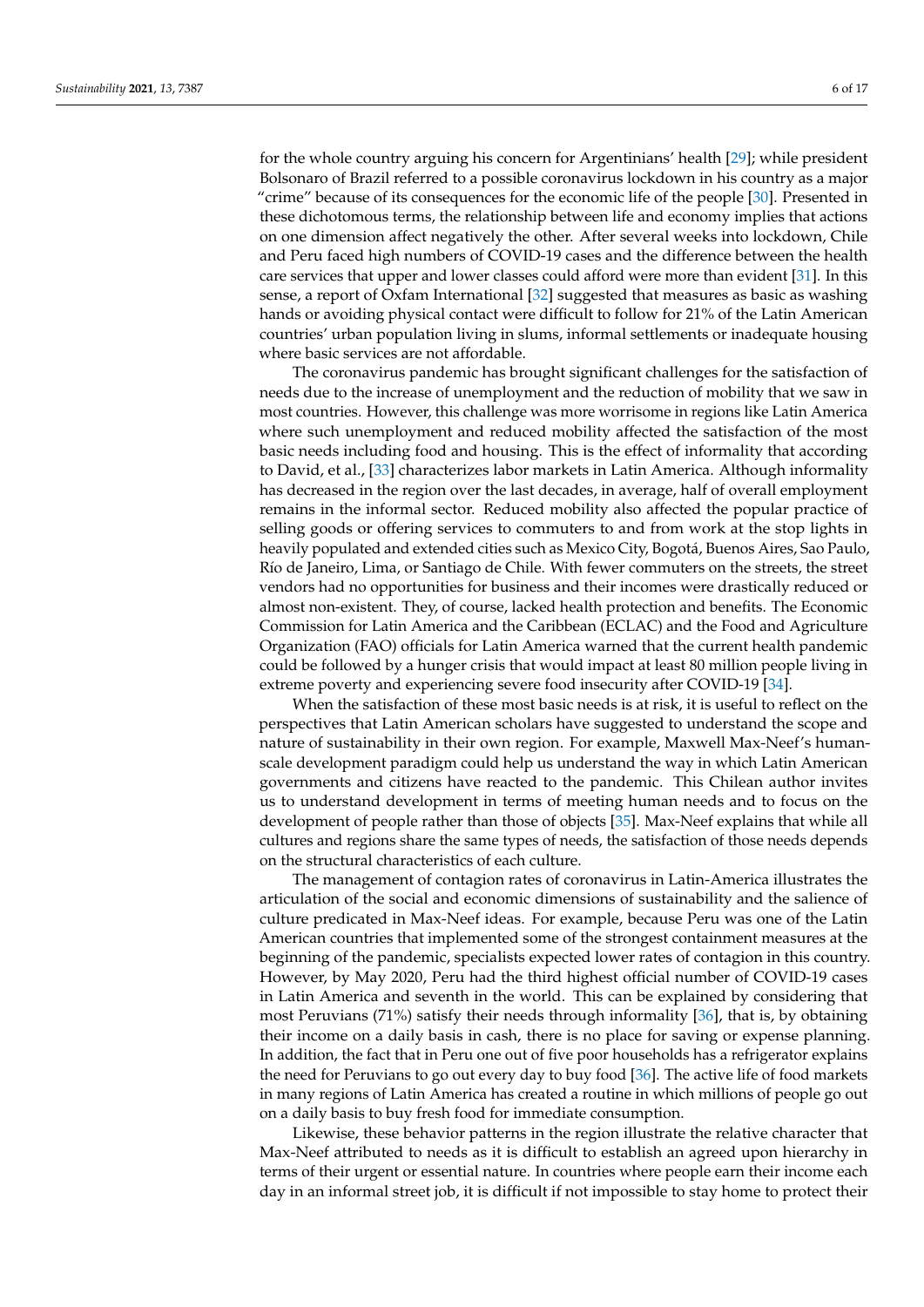health. Once again, health and economy are in tension. Favoring one pole of the tension over the other compromises life itself. Thus, it is important to get artificial ventilators and vaccines, but it is also essential to guarantee a way in which poor people—who constitute the majority of the population in Latin America—have access to a minimum vital income that allows them to attain food and housing amid the culture and economy of informality that has been ingrained for decades in the region.

In addition to problematizing the types of satisfiers and the hierarchy of needs in Latin America, Max-Neef's perspective—based on a main concern of sustainability—leads us to consider the satisfaction of needs in terms of time. On the one hand, an important part of the Latin American population tends to meet their basic needs on a day-to-day basis, and on the other hand, it is really challenging to consider the needs of the future in an economy and culture of informality. The coronavirus pandemic has suggested that, in the same way that military apparatuses prepare with weapons and military forces for probable future threats to territories and national sovereignties, health systems should prepare for probable pandemics in the future.

The pandemic has thus exposed the fragility of health systems in Latin America. The average hospital bed capacity (including ventilators and emergency bed units) for the region is low. On average, there are only 1.4 hospital beds per thousand inhabitants (see Table [1,](#page-2-0) column 7). Although this number varies according to countries, it remains below the average for countries of the Organization for Economic Cooperation and Development (OECD), which constitutes five hospital beds per thousand inhabitants. When looking at the number of intensive care beds the scenario becomes even darker: Uruguay has the highest number of intensive care beds in the region, that is, 5 per 100,000 inhabitants. We saw how Italy and Spain had a higher number of intensive care beds, (thirteen and ten, respectively) and their health systems collapsed.

Another characteristic of the Latin American health system is that its quality depends on its location: the closer hospitals are to main cities, the better care they offer. The rural population suffers even more hardships than urban population and among the former, indigenous communities face almost impossible odds. The COVID-19 pandemic has been no different. In Brazil, after initial efforts to protect around 800,000 members of Amazonian indigenous groups, president Bolsonaro vetoed 16 sections of a law "that mandated the government provide drinking water, disinfectants, and hospital bed quotas for indigenous peoples during the pandemic, while leaving the proposed testing supplies, ambulance services, and medical equipment" [\[36\]](#page-15-8). Similarly, on 20 April 2020, an association of Peruvian indigenous peoples filed a formal complaint to the government for lack of a plan to address the pandemic within the country's 1800 communities. On May 2020, Iquitos (Peru), became a hotspot of the pandemic. Local health officials estimated that up to 90% COVID-19 fatalities in the city—the largest one in the world not accessible by car—were due to lack of medical equipment and low staffing numbers because many doctors and nurses had fallen ill [\[37\]](#page-15-9). The indigenous community of Pucacuro, also in Peru, reported that 600 of their 800 members were infected. Their chief added that for the last 40 years, millions of oil barrels have been going out from their territory and now they do not even have one doctor to attend to their health needs [\[38\]](#page-15-10).

If the availability and quality of medical care could prevent the loss of lives due to coronavirus pandemic, a new challenge arises when planning for massive vaccination once each country secures and brings the vaccines to the population that needs them. Here again the competing interests reveal themselves and offer different outcomes depending on the country. As Table [2](#page-7-0) shows the rolling out of the vaccination plans vary in scope and reach between the countries.

Plans have been designed according to the number of vaccines each government has been able to secure. The latter depends on the availability of vaccines but also on the economic resources as well as each government's ability to negotiate with pharmaceutical companies and their Chinese and Indian counterparts. Chile, for example, started signing deals with Pfizer, AstraZeneca, Johnson & Johnson and China's Sinovac early on in 2020 [\[39\]](#page-15-11).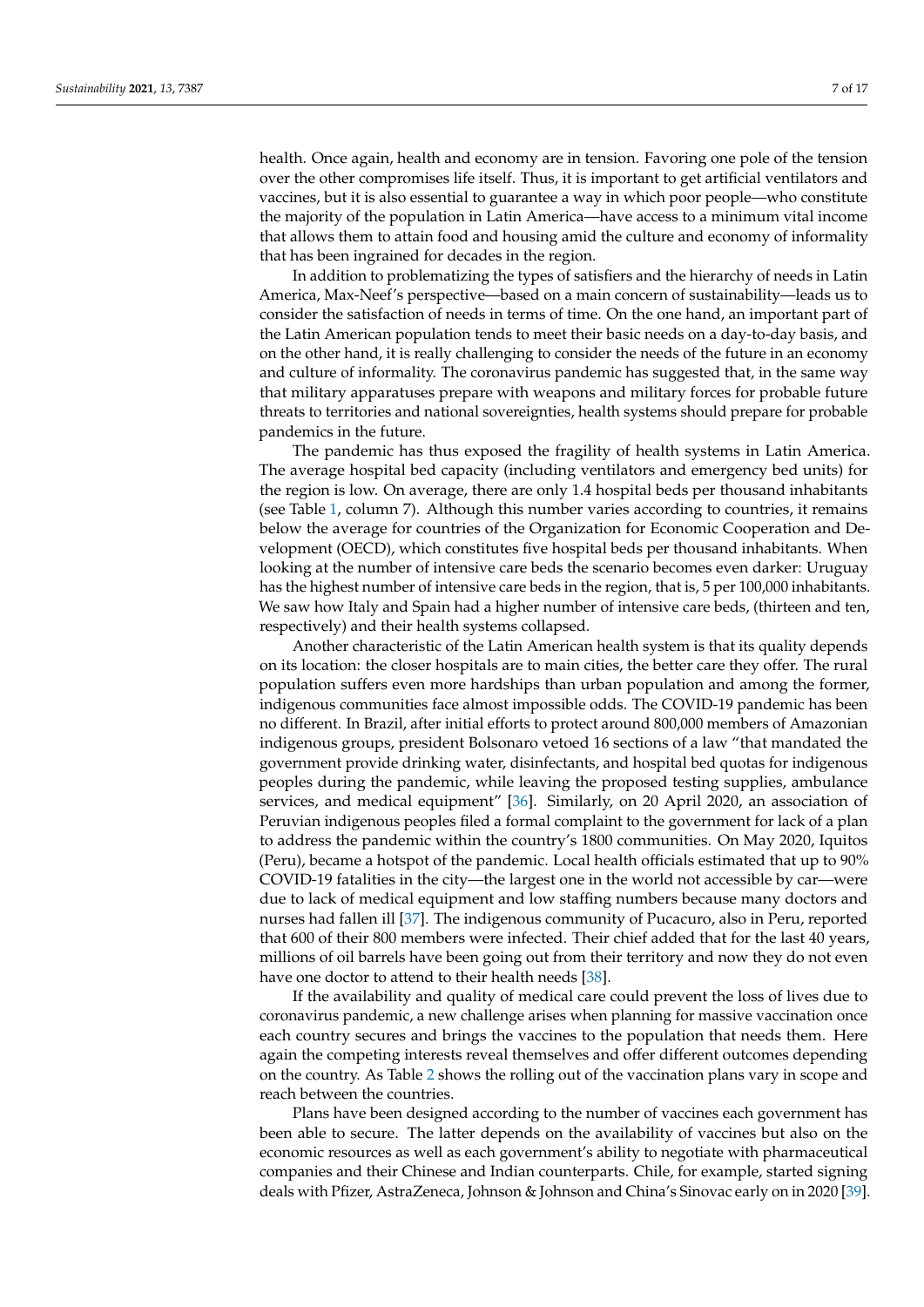This multifront strategy to secure vaccines was successful and Pfizer delivered the first badge of vaccines at the end of December 2020 [\[40\]](#page-15-12). By the middle of March 2021, Chile had already vaccinated 25% of its population, a vaccination rate among the highest in the world and the highest in Latin America. Contrary to the successful story of Chile, countries such as Nicaragua, Ecuador, and Venezuela are falling behind and by the beginning of March 2021 had barely started rolling out their plans. México with 2% of its population vaccinated is below the world average of 3.5% and Brazil´s 4% seems also very low considering that Brazilian's governors declared on the first week of March that the country was living "the worst of the pandemic" [\[41\]](#page-15-13).

<span id="page-7-0"></span>

|                | <b>ECLAC</b>            | <b>ECLAC</b>                                            | <b>OWID</b>                                                   |
|----------------|-------------------------|---------------------------------------------------------|---------------------------------------------------------------|
| Country        | <b>Vaccination Plan</b> | <b>Vaccines Already Being</b><br>Distributed (III-2021) | Vaccination Doses Administered per<br>100 People 8 March 2021 |
| Argentina      | $\mathbf x$             | X                                                       | 3.42                                                          |
| Belice         | X                       | X                                                       | 0.25                                                          |
| <b>Bolivia</b> | X                       | X                                                       | 0.96                                                          |
| Brazil         | X                       | X                                                       | 5.15                                                          |
| Chile          | X                       | $\mathbf{x}$                                            | 25.89                                                         |
| Colombia       | X                       | $\boldsymbol{\chi}$                                     | 0.62                                                          |
| Costa Rica     | $\mathbf{x}$            | $\boldsymbol{\chi}$                                     | 3.79                                                          |
| Ecuador        | No reports              | $\mathbf{x}$                                            | 0.42                                                          |
| El Salvador    | X                       | X                                                       | $(25$ February $)$ 0.25                                       |
| Guatemala      | X                       | $\mathbf x$                                             | (1 March) 0.01                                                |
| Honduras       | $\mathbf{x}$            | $\mathbf{x}$                                            | $(28$ February $)$ 0.03                                       |
| México         | X                       | $\mathbf{x}$                                            | 2.21                                                          |
| Nicaragua      | X                       | X                                                       | No info                                                       |
| Panamá         | X                       | $\mathbf{x}$                                            | 4.91                                                          |
| Paraguay       | X                       | $\mathbf{x}$                                            | (7 March) 0.02                                                |
| Perú           | X                       | $\boldsymbol{\mathsf{x}}$                               | (7 March) 1.15                                                |
| Uruguay        | No reports              | X                                                       | 2.90                                                          |
| Venezuela      | No reports              | X                                                       | (4 March) 0.04                                                |

**Table 2.** Latin America's vaccination plans.

Sources: ECLAC = Economic Commission for Latin America and the Caribbean; OWID = Our World in Data.

Although acquiring vaccines and strengthening hospitals became a priority among Latin American countries facing the coronavirus pandemic, most governments centered their actions in alleviating the economic situation of their populations. Different fiscal and economic strategies were implemented all over the region. As of August 2020, most countries had negotiated their debts—already at historic highs—and looked for new sources of funding that might help them cope with the situation [\[37\]](#page-15-9). The United Nations Conference on Trade and Development has estimated that developing countries will need at least EUR 2.5 trillion over the next two years to meet their external financing needs [\[42\]](#page-15-14). Thus, the Latin American case shows that it is not only a matter of preparing for the health needs of the future, but also of thinking about the satisfaction of needs in the medium and long term beyond the day-to-day subsistence. Instead of privileging some models, elements, or characteristics (economy over life) in dichotomous frameworks, we argue that dialectical tensions help us to approach health and economy as two sides of the same coin.

### *3.2. Isolation and Interconnectedness of Health Management Tension*

The coronavirus pandemic suggests another contradiction, this time between the discourses that invite people to isolate themselves and those that encourage interconnectedness to manage the pandemic. While the pandemic has called for a global response and a collective effort in the production of vaccines against the virus, the management of the pandemic takes place at the level of the nation-states. Not only did the virus spread rapidly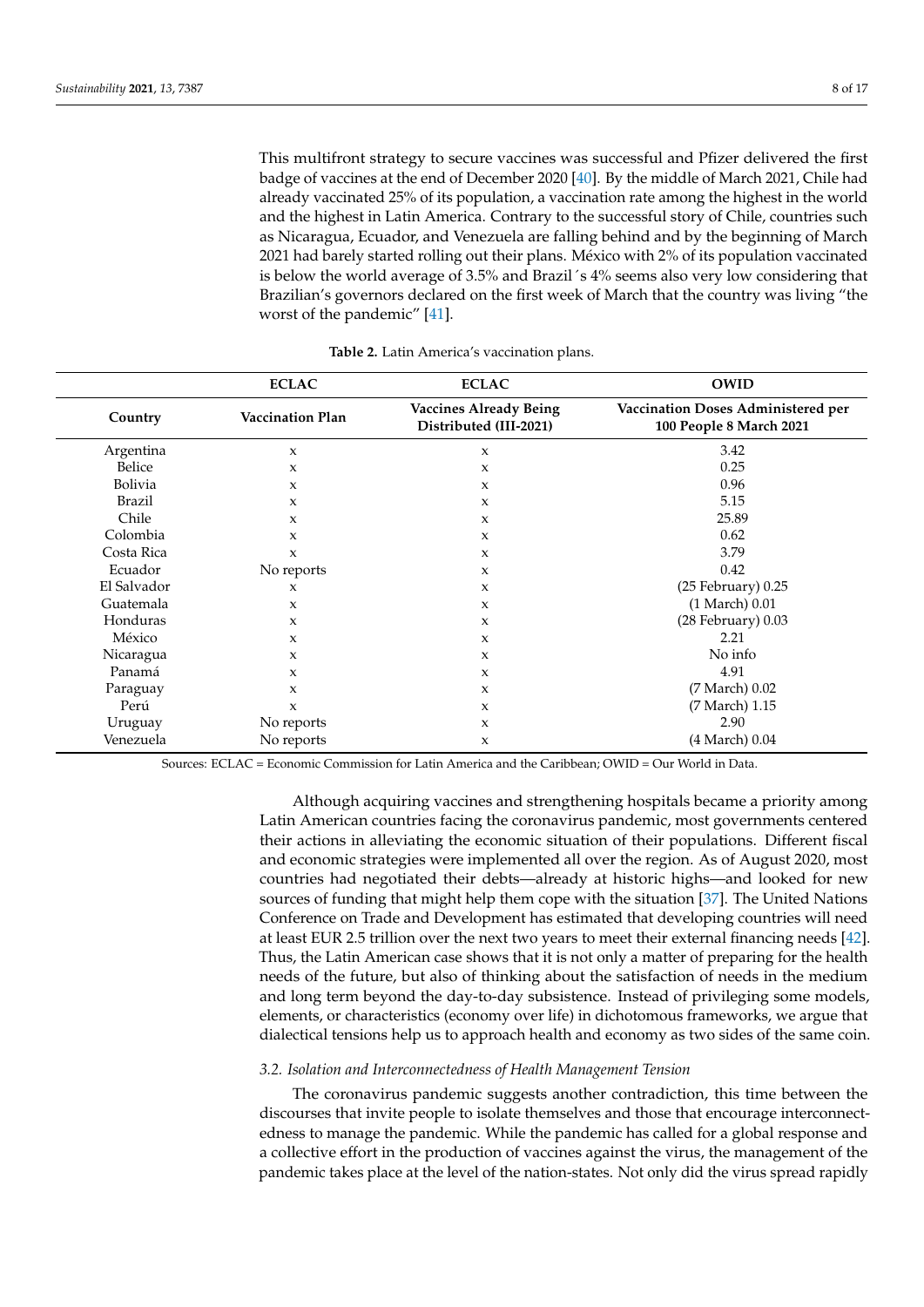throughout the planet because of the dynamics of interconnectedness among regions, but also because the strategies adopted to cope against it are mostly national and autonomous.

In fact, at the beginning of the pandemic, the tension between isolation and interconnectedness manifested in the discourses that invited countries to close borders in order to avoid the spread of the virus and, at the same time, discourses that aimed for the interdependent work of scientists and physicians to find treatments and vaccines against the virus. As Table [3](#page-8-0) shows, initial measures of lockdowns or curfews were put in place between middle and late March 2020, the exception being Nicaragua where the only measure enforced was to tighten control over its borders with Costa Rica and Honduras. Interestingly, the closing of the borders to certain nationalities was a disposition that eventually most countries adopted.

<span id="page-8-0"></span>

| Country        | Date First Case<br><b>Action Taken (1)-Date</b><br>Confirmed-2020 |                                                                       | Days after the First Case<br><b>Was Confirmed (1)</b> |
|----------------|-------------------------------------------------------------------|-----------------------------------------------------------------------|-------------------------------------------------------|
| Argentina      | 3 March                                                           | Compulsory Lockdown started 20 March                                  | 17                                                    |
| Belice         | 23 March                                                          | National State of emergency/Curfew (20h00 to 04h59) declared<br>1 May | 38                                                    |
| <b>Bolivia</b> | 11 March                                                          | Compulsory Lockdown started 22 March                                  | 11                                                    |
| Brazil         | 25 February                                                       | Voluntary lockdown started 17 March                                   | 21                                                    |
| Chile          | 3 March                                                           | Partial compulsory lockdown started 19 March                          | 16                                                    |
| Colombia       | 6 March                                                           | Compulsory national lockdown started 25 March                         | 19                                                    |
| Costa Rica     | 5 March                                                           | Voluntary national lockdown started 15 March                          | 10                                                    |
| Ecuador        | 29 February                                                       | Compulsory National Lockdown plus curfew started 17 March             | 17                                                    |
| El Salvador    | 19 March                                                          | Compulsory National Lockdown plus curfew started 21 March             | 2                                                     |
| Guatemala      | 13 March                                                          | Partial lockdown started 22 March                                     | 9                                                     |
| Honduras       | 11 March                                                          | Compulsory National Lockdown plus curfew started 20 March             | 9                                                     |
| México         | 28 February                                                       | Voluntary lockdown started 30 March                                   | 31                                                    |
| Nicaragua      | 19 March                                                          | No lockdown was declared                                              |                                                       |
| Panamá         | 10 March                                                          | Compulsory National Lockdown plus curfew started 25 March             | 15                                                    |
| Paraguay       | 7 March                                                           | Voluntary lockdown with curfew started 30 March                       | 23                                                    |
| Perú           | 6 March                                                           | Compulsory National Lockdown plus curfew started 16 March             | 10                                                    |
| Uruguay        | 13 March                                                          | Voluntary lockdown started 13 March                                   | 0                                                     |
| Venezuela      | 13 March                                                          | Compulsory National Lockdown plus curfew started 17 March             | 4                                                     |

**Table 3.** Date and actions taken by Latin American Countries.

Source: ECLAC, 2020. COVID-19 Observatory for Latin America and the Caribbean Economic and Social Impact updated 15 July 2020.

Beyond closing of borders, dispositions taken by Latin American countries mostly included closing of all non-essential businesses, establishing curfews, imposing social isolation and social distancing, and suspending travel and movements within and between countries (see Table [4\)](#page-9-0). Although these measurements were very similar in nature, they were enforced differently. In Brazil, for example, the state governors were the agents in charge of introducing and upholding the dispositions to protect the health of their people, while the president openly disagreed with such actions [\[30\]](#page-15-2). Conversely in neighborly Argentina, the national government extended and enforced, upon request of governors, the specific measures necessary to protect the population [\[43\]](#page-15-15).

As pharmaceutical laboratories started to produce vaccines, this dialectic between interconnectedness and isolation manifested, on one hand, in the joint work required to produce vaccines and, on the other, in the autonomous national measurements related to the management, purchase, and application of those vaccines. One of the main consequences of this isolation can be seen in the different access to vaccination by industrialized and third world countries. For example, Latin American countries—as opposed to the African Union negotiated the acquisition of vaccines separately fighting against each other and facing problematic procurement deals [\[42\]](#page-15-14). Most countries in Latin America are accessing vaccines through the Covax initiative that intends to obtain and deliver doses of a safe, effective, and approved vaccine for fair distribution around the world. The initiative is coordinated by the World Health Organization (WHO) in partnership with GAVI, the Vaccine Alliance,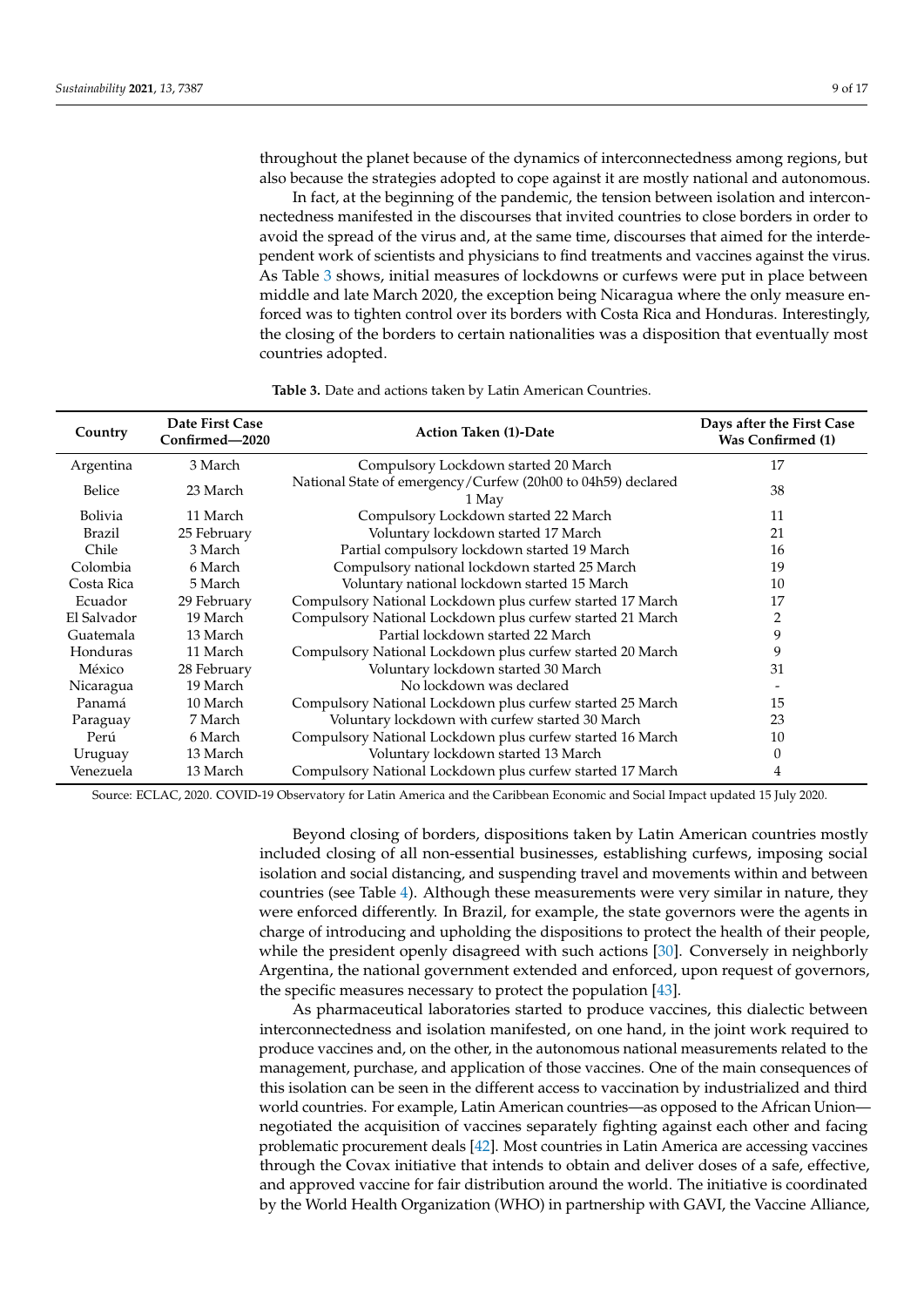and CEPI, the Centre for Epidemics Preparedness Innovations, and plans to have enough doses to protect high risk and vulnerable individuals as well as frontline healthcare workers around the world [\[44\]](#page-15-16). High-, middle- and low-income countries have signed into the scheme. The first ones will receive sufficient doses to protect a certain proportion of their population paying a premium to help middle- and low- income countries. However, the initiative will only cover 20% of the population of the funded countries; each country will have to acquire the doses needed to inoculate the rest of their population [\[45\]](#page-15-17).

<span id="page-9-0"></span>

| Country         | <b>Restrictions or</b><br>Prohibition on the<br><b>Entry of Foreign</b><br><b>Travelers</b> | <b>Border</b><br>Closures and<br>Controls | <b>Border</b><br>Controls | <b>Restriction or</b><br><b>Closure of Public</b><br>Places and Mass<br>Gatherings | Other          | <b>Total Movements</b><br>across and within<br>Countries |
|-----------------|---------------------------------------------------------------------------------------------|-------------------------------------------|---------------------------|------------------------------------------------------------------------------------|----------------|----------------------------------------------------------|
| Argentina       |                                                                                             |                                           |                           |                                                                                    |                | 5                                                        |
| Belize          |                                                                                             |                                           |                           |                                                                                    | $\overline{2}$ | 17                                                       |
| Bolivia         |                                                                                             |                                           |                           |                                                                                    |                | 9                                                        |
| <b>Brazil</b>   |                                                                                             |                                           |                           | n                                                                                  |                | 19                                                       |
| Chile           |                                                                                             |                                           | 5                         | 19                                                                                 |                | 36                                                       |
| Colombia        |                                                                                             |                                           |                           |                                                                                    |                | 8                                                        |
| Costa Rica      |                                                                                             |                                           | 5                         | 10                                                                                 |                | 25                                                       |
| Ecuador         |                                                                                             |                                           |                           |                                                                                    |                | 7                                                        |
| Guatemala       |                                                                                             |                                           |                           |                                                                                    |                | 15                                                       |
| Honduras        |                                                                                             |                                           |                           |                                                                                    |                | 5                                                        |
| Mexico          |                                                                                             |                                           |                           |                                                                                    |                |                                                          |
| Nicaragua       |                                                                                             |                                           |                           |                                                                                    |                |                                                          |
| Panamá          |                                                                                             |                                           |                           |                                                                                    |                |                                                          |
| Perú            |                                                                                             |                                           |                           |                                                                                    |                |                                                          |
| Paraguay        |                                                                                             |                                           |                           |                                                                                    |                | 9                                                        |
| San<br>Salvador |                                                                                             | З                                         | $\mathfrak{D}$            | 8                                                                                  |                | 16                                                       |
| Uruguay         |                                                                                             |                                           |                           |                                                                                    |                |                                                          |
| Venezuela       |                                                                                             |                                           |                           | З                                                                                  | $\overline{2}$ | 8                                                        |

**Table 4.** Actions implemented by the different Latin American countries.

Source: ECLAC, 2020. COVID-19 Observatory for Latin America and the Caribbean Economic and social Impact updated 15 July 2020.

Some low-income countries such as Bolivia, El Salvador, Honduras, and Nicaragua are counting on the free vaccines coming from Covax [\[46\]](#page-15-18). Other countries with enough resources and provision such as Chile, dealt directly with pharmaceutical firms and governments to secure the vaccines needed for their people. So did Colombia, Argentina, Brazil, and Mexico although somewhat later than Chile. Because most of the developed world had already bought up nearly all of the Western-made vaccines, Latin American countries turned to China and Russia: by March 2021, Argentina and Bolivia were vaccinating with the Russia´s Sputnik V, Chile started distributing the four million doses of China Sinovac´s, and Peru celebrated on February 2021 the arrival of China´s Sinopharm [\[47\]](#page-15-19).

This lack of coordination and joint work among Latin American countries along with the shortage of vaccines has affected the implementation of vaccination plans, especially for the smaller countries. Argentina, Brazil, and Mexico—the giants of the region—plan to make their own vaccines, but they face shortages of the basic components already captured by pharmaceutical firms in the developed world. China has offered assistance in this endeavor since their vaccine is less complicated to produce and requires fewer specifications for distribution. Argentina and Brazil are also ready to start producing the Sputnik V [\[47\]](#page-15-19). Conversely, Cuba started developing their own vaccines and, by the end of 2020, already had two vaccines in clinical trials. Finally, it is important to remember that one way that Latin American countries had to secure vaccines was to serve as volunteers to pharmaceutical firms for late-stage trials [\[47\]](#page-15-19).

As with the first dialectic, we argue that if health is to be considered as a fourth pillar of sustainability, it needs to be approached both as a global yet locally handled issue.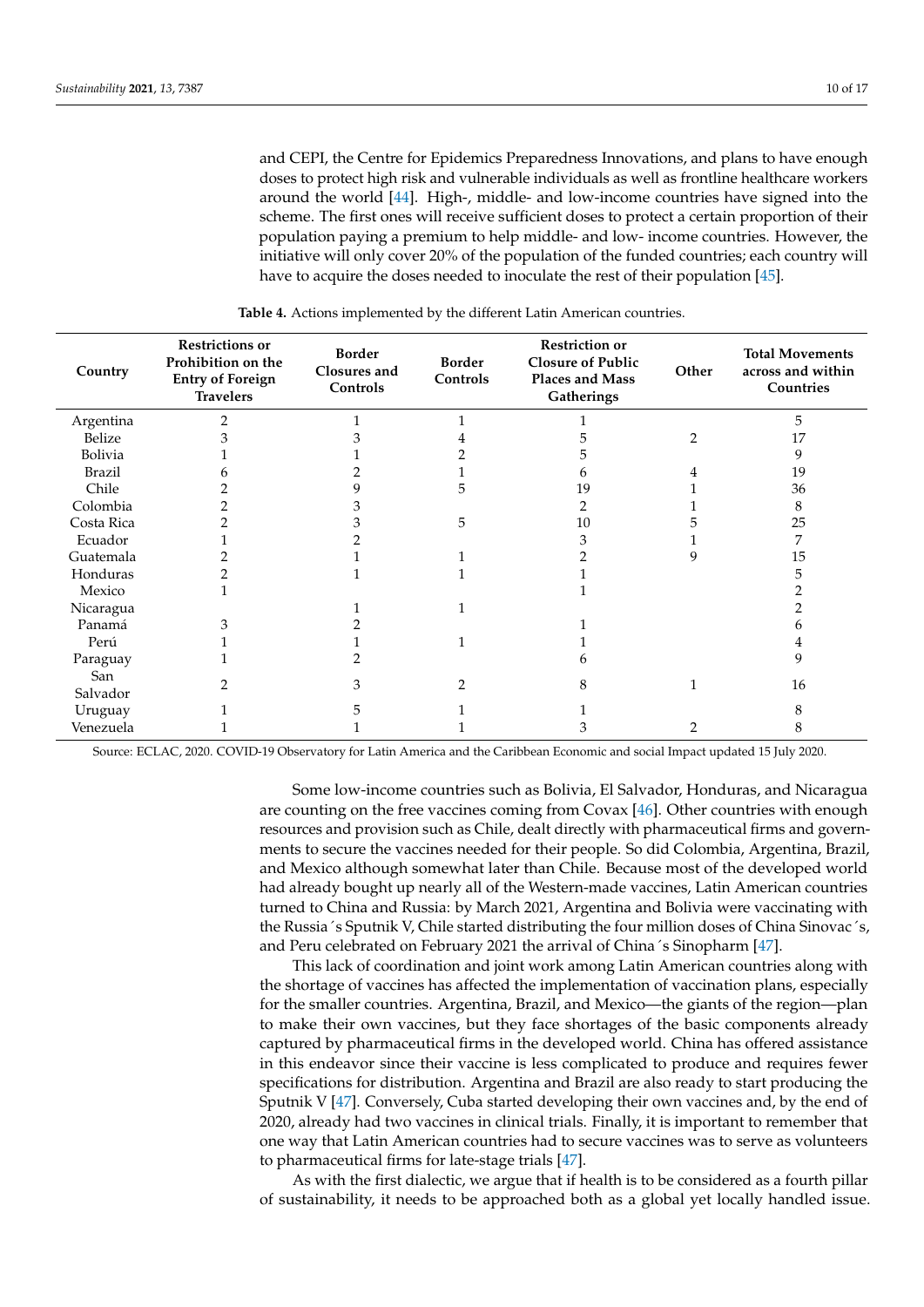The pharmaceutical production and distribution of vaccines supports the need to overcome this tension between interconnectedness and isolation in the management of health issues. As the pandemic is global, it requires global actions that can be adapted and applied to every country striving to overcome the commercial interests of private pharmaceutical companies and the hoarding of medicines and vaccines by powerful countries.

### *3.3. Access to and Excess of Information in a Pandemic Tension*

The coronavirus pandemic suggests another dialectical tension, this time between the governments' need to provide accurate information about the pandemic and, on the other pole, the current dynamics of communication in which large amounts of information generate phenomena such as fake news, health misinformation, infodemic risk, and the rise of popular narratives that help individuals to make sense about the pandemic. Navigating between the poles of this tension from a dialectic perspective is important because sustainability depends precisely on discerning, in the deep flow of information, what resources and practices can in fact sustain individuals over time.

The delay of the Chinese government in reporting the first cases and scope of a new virus—later known as coronavirus—illustrate the first element of the dialectical relationship between the limited access to data about the virus and the excess of information and disinformation that currently circulates about it. The distrust in the Chinese data not only generated an environment of uncertainty, but also delayed transnational actions to contain the pandemic.

In the specific case of Latin America, at the beginning of the pandemic some governments also generated skepticism about the pandemic. This was the case of Nicaragua, on one hand, Ortega's government refused to put in place preventive measures calling "demands for quarantine 'alarmist and extremist'" [\[48\]](#page-15-20) and encouraging public gatherings. Nevertheless, citizens have implemented self-isolation measures, moving to telework, closing stores, and keeping children home for school" [\[48\]](#page-15-20). On the other hand, the government's official information about the pandemic raised doubts because the number of reported cases was the lowest in Latin America. Even though the official message minimized the magnitude of the pandemic, Nicaraguan citizens made sense of these facts and created the Observatorio Ciudadano to keep track of the pandemic and "fill the information void from official data" [\[49\]](#page-15-21).

Contrary to this limited access to information, at the other extreme of the dialectical tension we find the dynamics of the excess of information that also lead to misinformation and disinformation. Times of exacerbated uncertainty, such as those of the pandemic, generate specific processes of production, circulation, and consumption of health information as individuals strive to make sense and understand the scope of the coronavirus and its treatments. Preliminary studies have shown that most of this information has been shared and consumed online through social media such as Facebook, Twitter, YouTube, and WhatsApp and, even though some of the information that circulate through these networks come from reliable sources such as the WHO or the national health ministries, Singh and Bansal's [\[50\]](#page-16-0) study contended that "sources that we can confidently label as producers of misinformation . . . are also not shared in great numbers even though they are retweeted more often than credible health sources" (p. 20).

The fact that misinformation is more reproduced than accurate information, leads to the phenomenon known as health misinformation which, in turn, causes infodemic risk [\[50\]](#page-16-0) as significant amounts of rumors and inaccurate information on coronavirus rapidly circulates and makes difficult for individuals to discern about its veracity, relevance, and usefulness. The case of Brazil is illustrative as misinformation about COVID-19 in this country seems to have helped to establish a media agenda where fake news overlapped with misinformation (false information) and disinformation (information whose purpose consists of deceiving and confusing people) [\[51\]](#page-16-1). Health ministries around the world had to fine tune their communication strategies for vaccination because of the messages from various sources against the vaccine.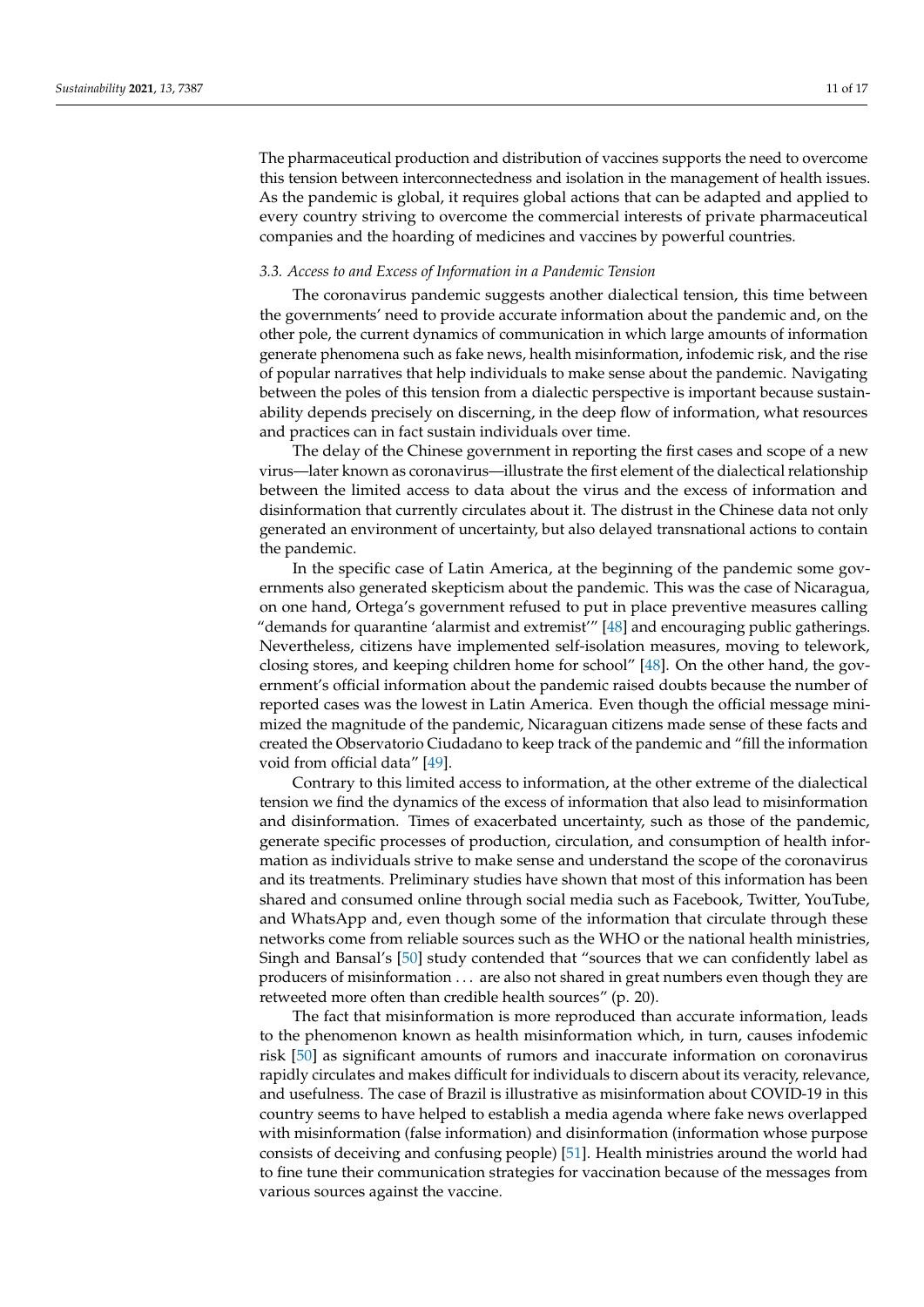Most of the information that the public have consumed about pandemic circulates through social media and takes the form of narratives [\[52\]](#page-16-2), that is, stories with mythical content (i.e., home remedies against the COVID-19) that are intended to be revelatory (i.e., conspiracy theories that explain the origin of the coronavirus) starring by ordinary characters (i.e., neighbors, friends) who are also close to the vital world (i.e., from the same context) and that easily generate identification (i.e., "that person could be me", or "I could try that home remedy").

These narratives perfectly fit into the formats and dynamics of social media and, in the case of Latin America, especially circulate on Facebook and WhatsApp [\[41\]](#page-15-13). In fact, in a study that compares the circulation of misinformation about coronavirus in five Latin American countries and Spain, Gutiérrez-Coba, Coba-Gutiérrez and Gómez-Diaz [\[53\]](#page-16-3) found that almost a quarter of the studied population (24%) used WhatsApp to find and share news about COVID-19; about a fifth (18%) joined a support or discussion group with people they did not know on Facebook or WhatsApp; and half (51%) participated in groups with friends or family.

The core of these narratives is constituted by myths such as the similarities between COVID-19 and the flu, the way in which heat can kill the virus, the different home remedies that can be used to fight the disease, the origin of the virus, and the development of a vaccine against it [\[38\]](#page-15-10). Pagés and Khan [\[54\]](#page-16-4) showed how scientific explanations of the coronavirus made by organizations such as the US Center of Disease Control or the WHO generated much less engagement among social media users compared with the conspiracy theories sites that were often shared in an effort to show a supposed political and Machiavellian artificial creation of the virus. Similar myths that work as the content of transnational coronavirus narratives have circulated in Latin America and include false actions of the government, false financial aid, risks and forms of contagion, conspiracy theories, and cures for the disease [\[53\]](#page-16-3).

In addition to being based on myths such as those exposed above, these coronavirus narratives are also based on telling stories that are close to the vital world of social media users. In a study on misinformation about COVID-19 in Brazil, Biancovilli and Jurberg [\[51\]](#page-16-1) found that half of the coronavirus stories in this country focus on everyday situations that involve actual people. Those narratives showed, for example stories about individuals who cured themselves by using chloroquine and hydroxychloroquine. Insofar as these stories are structured with myths, characters, and close contexts, they invite users to emotional identification. This emotional identification, in turn, makes those stories more likely to become viral, to boost tribalism, and to increase preconceptions [\[53\]](#page-16-3).

Although preliminary studies show that social media is an important scenario for coronavirus conversations, the particular characteristics of the narratives described above are also related to what Martín-Barbero [\[55\]](#page-16-5) calls the Latin American cultural matrix according to which Latin American national identities are strongly influenced by the manifestations of popular culture anchored to the worlds of stories, orality, soccer, television consumption, neighborhoods and, in general, all the practices that synthesize the mestizo and peasant heritage of the Latin American cultures.

This cultural matrix exacerbates the information challenge in a pandemic crisis since scientific knowledge rarely circulates in the narrative genre explained above. Thus, governments and health organizations compete with narratives of fast production that widely circulate on channels such as Facebook, WhatsApp, and Twitter. This immense flow of information makes it difficult for users to discern between information and misinformation. Interestingly, the consumption of accurate information, as we put it, is precisely what can make individuals sustain over time. The confusion may grow within this cultural matrix when authoritative figures such as country leaders feed misinformation. This is the case of Bolsonaro, president of Brazil, who has underplayed the degree of the pandemic and its results in his country. He has expressed his mistrust on the effect of the vaccines and ridiculed them claiming that the Pfizer-BioNTech shot could turn people into alligators, cause women to grow beards and men to speak effeminately [\[46\]](#page-15-18).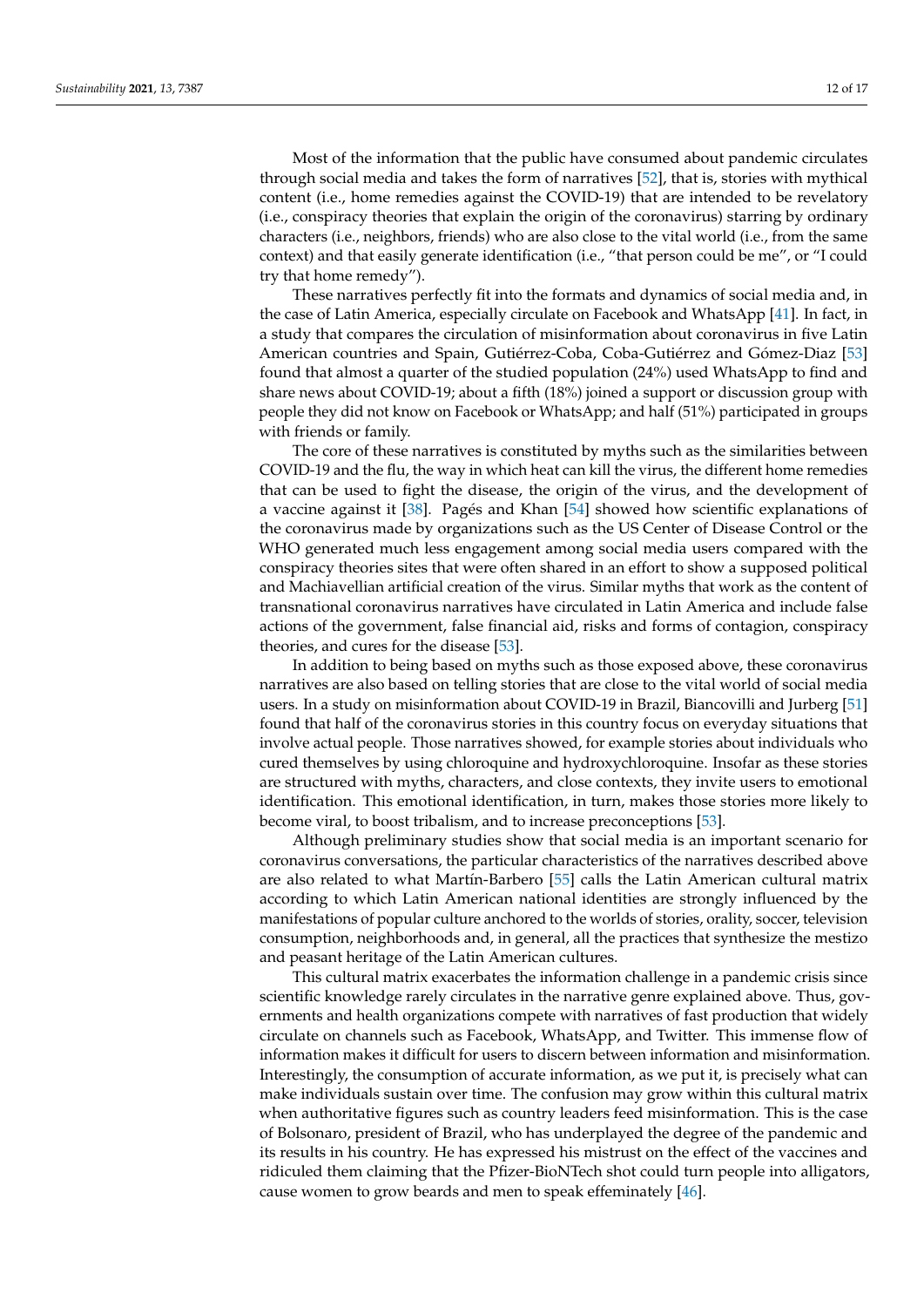Again, as with the other two tensions, we argue that if health will become a central dimension of sustainability, it needs to be approached in terms of health promotion and communication, that is, by considering the information and communication processes that help individuals make sense and act when health problems occur. Access to information but also the quality of this information becomes crucial to handle the pandemic, and, at the same time, educating about the excess, sources, and contents of information also constitutes a fundamental task to avoid misinformation.

# **4. Discussion: Health as a Fourth Pillar of Sustainability**

In this manuscript we argued why health should be considered as a fourth pillar of sustainability. Discussing the scope of the concept of sustainability is not a futile effort. Insofar as sustainability is a normative notion (16,17), it calls for specific ways of action. Because of its pragmatic nature, sustainability suggests approaches, measures, concrete actions, and desired outcomes in social life. If sustainability is explained in terms of a relationship between present and future, its definition is not only normative and pragmatic, but also political [\[56\]](#page-16-6) and ethical [\[57\]](#page-16-7) as it allows us to think about the world that we live in today and the one that we want for future generations. This political condition explains why sustainability is a concept that, not only scholars, but also politicians and citizens often resignify.

Making health a protagonist in this normative and pragmatic concept as several scholars have contended [\[8,](#page-14-7)[58\]](#page-16-8) implies some challenges in the way in which we define and approach health. So far, official sustainable development agendas have considered health, mainly, in biomedical terms, as the absence of illness, and also in its intersection with environmental factors. While these views are effective in putting health problems in the global agenda, they also place actions to address health issues in the realm of governments and local health systems. A broader view of health conceived as personal and social development [\[58\]](#page-16-8) introduces an individual and a community dimension to health issues that extends the chain of involved agents, and it also sheds light into the multiple factors that intervene and their interconnection. Health is, thus understood "as a daily achievement" [\[59\]](#page-16-9) (p. 172). While this view acknowledges individuals' agency and stresses the role of information and communication processes in health issues, it also recognizes that daily choices depend on environmental, cultural, social, and economic conditions of the individual.

### **5. Implications**

From a theoretical standpoint, we can approach making human health a constitutive dimension of sustainability as part of the evolution that the concept has undergone over the last decades. At the beginning, development theories focused on economic aspects. These were followed by a set of theories oriented towards the social aspects of human development. Next, finally, came the sustainable perspectives that highlighted the ecological relationship among nature, on one hand, and social and economic development, on the other. In dialectical terms, despite their contradictory nature, both health and economy can be articulated, precisely as current approaches to sustainable development do, that is, by suggesting a way of development that balances the role of natural and social systems in well-being. Insofar as sustainable development highlights the balance between social development and economic life [\[5\]](#page-14-4), we can use this notion to overcome the dichotomy between health and economy that the coronavirus pandemic seems to have imposed on governments and citizens and, instead, approaching it as a dialectical tension between two interrelated aspects of development. In the same way that the notion of sustainable development "permitted new forms of alliance and action and opened possibilities for rearticulating the historically oppositional relationship between business and environmentalists" [\[60\]](#page-16-10) (p. 317), an approach to sustainable development that highlights the notion of human health might help us overcome the false dichotomy between life and economy that the coronavirus has provoked.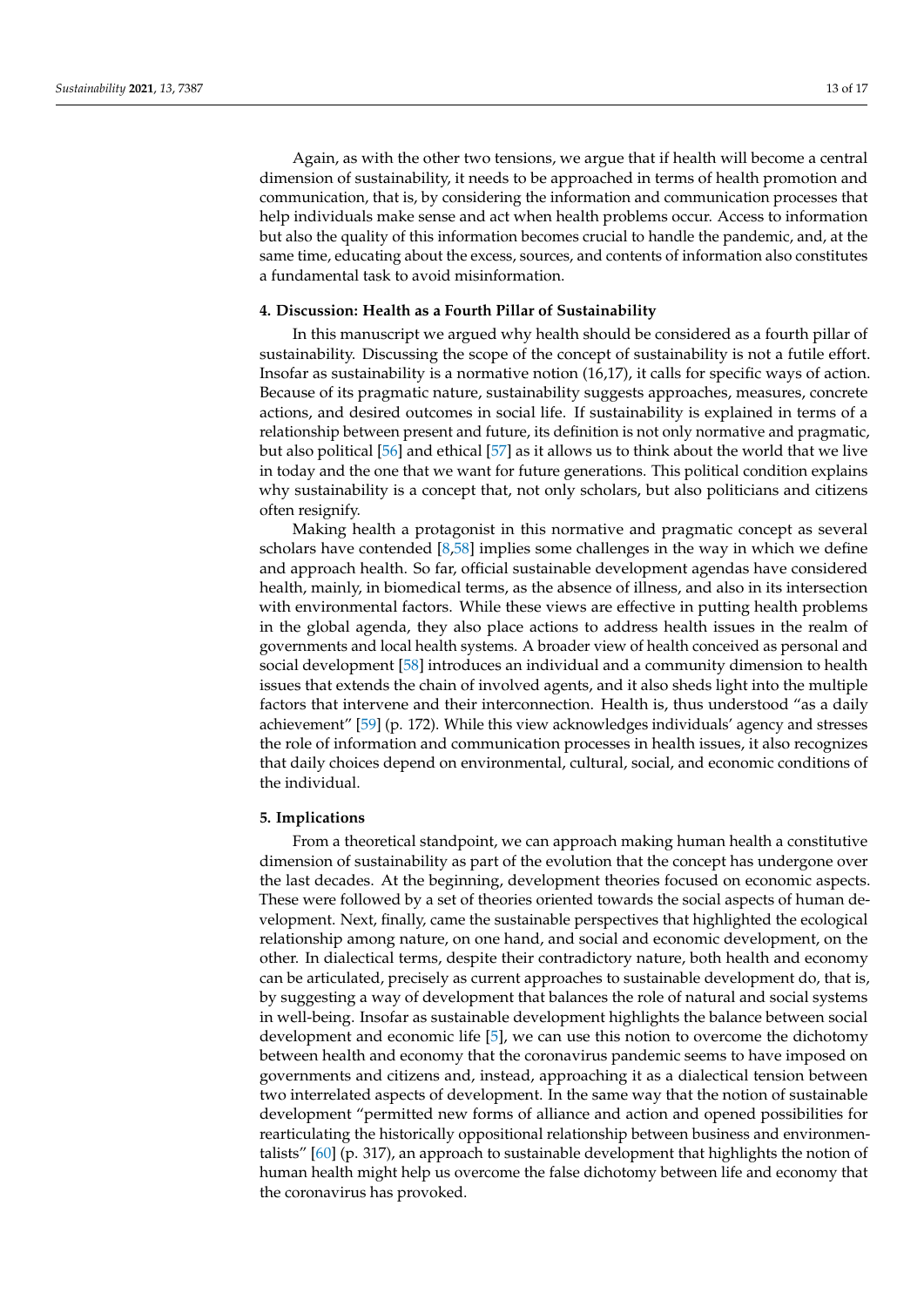In practical terms, this focus implies giving more prominence to health within the framework of sustainability in such a way that it becomes part of the agenda not only of governments and international organizations that design and execute public policies, but also in the agendas of companies and social organizations as part of their sustainability programs. This leads to thinking about health in various levels of action and consciously multiplying the agents involved in health issues. Thus, health issues are negotiated and defined at a public policy level were government and health system officials are involved as it is an issue that is defined through our daily decisions and choices.

# **6. Conclusions, Limitations and Future Research**

In this paper, we used the coronavirus pandemic in Latin America to illustrate the ways in which the concept of health is understood. Then, based on a dialectical analysis we suggested that if health is to be considered a pillar of sustainability, it needs to be approached in close connection with inseparable and irreducible tensions such as health and economy, isolation and interconnectedness, and access to information and excess of information. Our analysis showed that most of these tensions were dealt with by using a selection strategy [\[28\]](#page-15-0), that is, by favoring one pole of the contradiction over the other. We read the term "new normality" as an attempt to reframe daily practices but also to transcend some of these tensions.

One limitation of our study has to do with the fact that we are studying a phenomenon while it evolves; data about the coronavirus pandemic (e.g., measures, infections, vaccinations) changes around the world every day, and thus it accounts for the state of the pandemic at a particular period of time. Additionally, this study only explored newspapers, other non-hegemonic mass media or communication processes may show new nuances of the dialectical tensions discussed here. Finally, we chose to study how to strengthen the relation between health and sustainability in a context where health is in the forefront. Other scenarios (e.g., climate change, human rights) may show new aspects of the relationship between sustainability and health. From a positivist perspective, one of the main limitations of this manuscript has to do with its interpretative and critical nature, which favors the analysis of three macro dialectics to understand the relationship between sustainability and health, rather than the detailed measurement and description of the empirical data that led us to suggest such dialectics. Considering the proliferation of quantitative studies about various phenomena related to the pandemic, we considered it important to discuss the subject from a qualitative perspective that *zooms in* media discourses that give sense to how we experience the pandemic, but also to how we understand health and its relation to sustainability.

Future studies could explore other non-conjunctural scenarios different to a pandemic to better understand health as a fourth pillar of sustainability; these scenarios could include, for example, regular dynamics of organizational work or community initiatives where the health dimension of sustainability is at play. In a similar way, the relationship between health and sustainability could be analyzed in non-hegemonic mass media, for instance processes of interpersonal, community or organizational communication. Finally, future studies could examine the three dialectical tensions discussed here in different regions, in order to understand whether (a) health and economy, (b) isolation and interconnectedness of health management, and (c) access to and excess of information are standard elements in the relationship between health and sustainability, or whether they are rather a result that corresponds to the culture and context of Latin America.

**Author Contributions:** Conceptualization, A.A. and L.M.-V.; methodology, A.A and L.M.-V.; formal analysis, A.A., L.M.-V. and S.I.; data curation, S.I.; writing—original draft preparation, A.A.; writing review and editing, A.A., L.M.-V. and S.I. All authors have read and agreed to the published version of the manuscript.

**Funding:** We would like to thank INALDE Business School-Universidad de La Sabana for partially funding this research.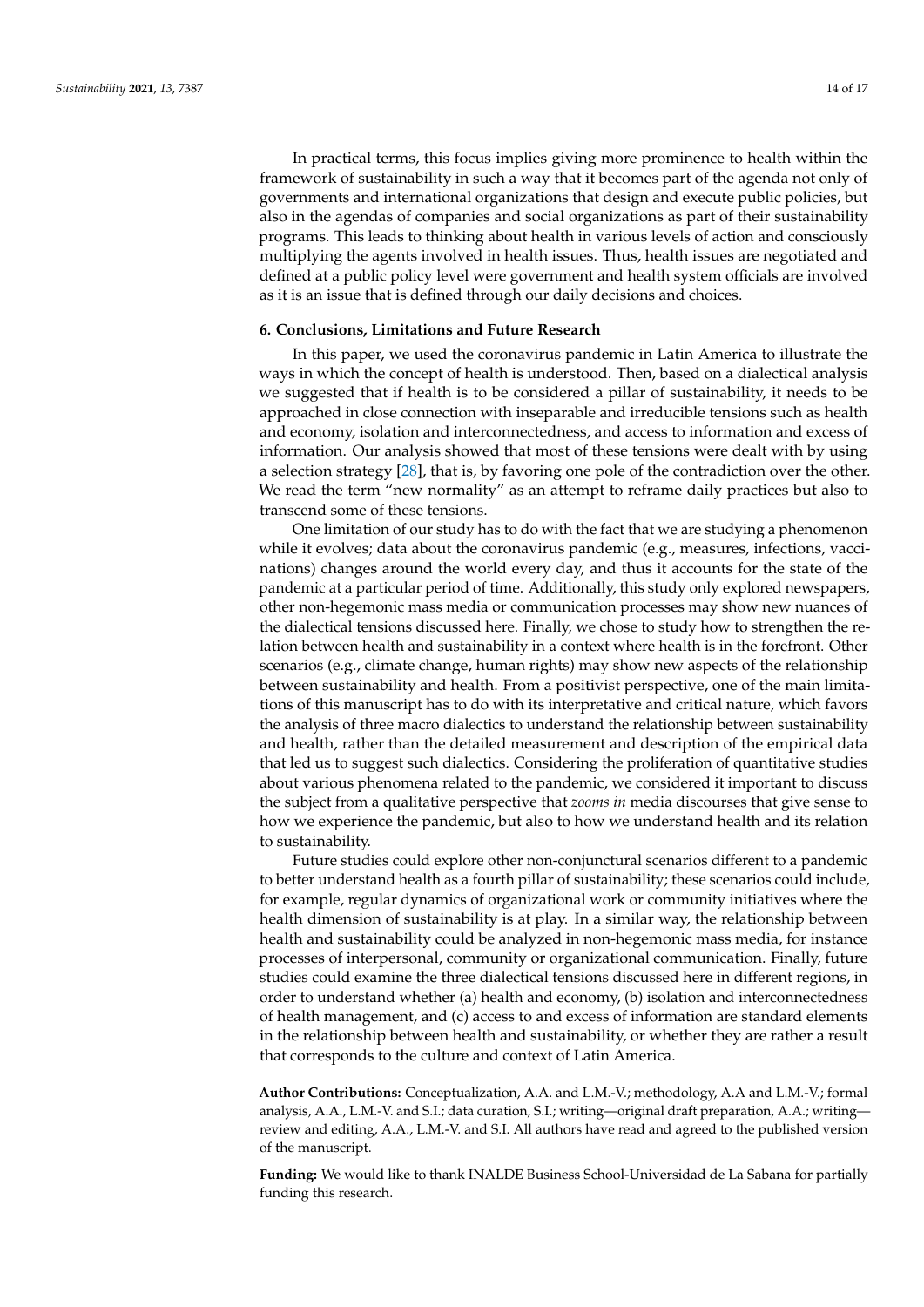**Institutional Review Board Statement:** Not applicable.

**Informed Consent Statement:** Not applicable.

**Data Availability Statement:** The data that support the findings of this study were collected through Facebook's CrowdTangle app and are not publicly available.

**Conflicts of Interest:** The authors declare no conflict of interest.

# **References**

- <span id="page-14-0"></span>1. Farzanegan, M.R.; Gholipour, H.F.; Feizi, M.; Nunkoo, R.; Andargoli, A.E. International tourism and outbreak of coronavirus (COVID-19): A cross-country analysis. *J. Travel Res.* **2020**, *60*, 687–692. [\[CrossRef\]](http://doi.org/10.1177/0047287520931593)
- <span id="page-14-1"></span>2. Raza, A. Coronavirus and the Future of Globalization. *Rev. Hum. Rights* **2020**, *6*, 32–36. [\[CrossRef\]](http://doi.org/10.35994/rhr.v6i1.108)
- <span id="page-14-2"></span>3. Sorokowski, P.; Groyecka, A.; Kowal, M.; Sorokowska, A.; Białek, M.; Lebuda, I.; Dobrowolska, M.; Zdybek, P.; Karwowski, M. Can Information about Pandemics Increase Negative Attitudes toward Foreign Groups? A Case of COVID-19 Outbreak. *Sustainability* **2020**, *12*, 4912. [\[CrossRef\]](http://doi.org/10.3390/su12124912)
- <span id="page-14-3"></span>4. Khanra, S.; Dhir, A.; Kaur, P.; Joseph, R.P. Factors influencing the adoption postponement of mobile payment services in the hospitality sector during a pandemic. *J. Hosp. Tour. Manag.* **2020**, *46*, 26–39. [\[CrossRef\]](http://doi.org/10.1016/j.jhtm.2020.11.004)
- <span id="page-14-4"></span>5. Talwar, M.; Talwar, S.; Kaur, P.; Tripathy, N.; Dhir, A. Has financial attitude impacted the trading activity of retail investors during the COVID-19 pandemic? *J. Retail. Consum. Serv.* **2021**, *58*, 102341. [\[CrossRef\]](http://doi.org/10.1016/j.jretconser.2020.102341)
- <span id="page-14-5"></span>6. Brzechczyn, K. The Coronavirus in liberal and illiberal democracies and the future of globalized world. *Soc. Regist.* **2020**, *4*, 83–94. [\[CrossRef\]](http://doi.org/10.14746/sr.2020.4.2.06)
- <span id="page-14-6"></span>7. Laato, S.; Islam, A.N.; Farooq, A.; Dhir, A. Unusual purchasing behavior during the early stages of the COVID-19 pandemic: The stimulus-organism-response approach. *J. Retail. Consum. Serv.* **2020**, *57*, 102224. [\[CrossRef\]](http://doi.org/10.1016/j.jretconser.2020.102224)
- <span id="page-14-7"></span>8. Hakovirta, M.; Denuwara, N. How COVID-19 Redefines the Concept of Sustainability. *Sustainability* **2020**, *12*, 3727. [\[CrossRef\]](http://doi.org/10.3390/su12093727)
- <span id="page-14-8"></span>9. Coatsworth, J.H. Inequality, Institutions and Economic Growth in Latin America. *J. Lat. Am. Stud.* **2008**, *40*, 545–569. [\[CrossRef\]](http://doi.org/10.1017/S0022216X08004689)
- <span id="page-14-9"></span>10. Ratliff, W. America's fledgling, fumbling democracies. *Rev. Policy Res.* **2006**, *23*, 295–309. [\[CrossRef\]](http://doi.org/10.1111/j.1541-1338.2006.00202.x)
- <span id="page-14-10"></span>11. Latin America and Caribbean Top 600,000 COVID-19 Deaths. *AFP, The Tico Times*, 3 February 2021. Available online: [ticotimes.](ticotimes.net/2021/02/03/latin-america-and-caribbean-top-600000-covid-19-deaths) [net/2021/02/03/latin-america-and-caribbean-top-600000-covid-19-deaths](ticotimes.net/2021/02/03/latin-america-and-caribbean-top-600000-covid-19-deaths) (accessed on 6 March 2021).
- <span id="page-14-11"></span>12. Cardonna, J.L. *Sustainability: A History*; Oxford University Press: New York, NY, USA, 2014.
- <span id="page-14-12"></span>13. Feindt, P.H.; Oels, A. Does discourse matter? Discourse analysis in environmental policy making. *J. Environ. Policy Plan.* **2005**, *7*, 161–173. [\[CrossRef\]](http://doi.org/10.1080/15239080500339638)
- <span id="page-14-13"></span>14. Boiral, O.; Henri, J.F. Is sustainability performance comparable? A study of GRI reports of mining organizations. *Bus. Soc.* **2017**, *56*, 283–317. [\[CrossRef\]](http://doi.org/10.1177/0007650315576134)
- <span id="page-14-14"></span>15. Holden, M. The rhetoric of sustainability: Perversity, futility, jeopardy? *Sustainability* **2010**, *2*, 645–659. [\[CrossRef\]](http://doi.org/10.3390/su2020645)
- <span id="page-14-15"></span>16. Weder, F.; Lemke, S.; Tungarat, A. (Re) storying Sustainability: The Use of Story Cubes in Narrative Inquiries to Understand Individual Perceptions of Sustainability. *Sustainability* **2019**, *11*, 5264. [\[CrossRef\]](http://doi.org/10.3390/su11195264)
- <span id="page-14-16"></span>17. Kreisel, W. RIO+20 and health: Roads leading from the Río Earth Summit in 1992 to 2012. In *Public Health Linkages with Sustainability: Workshop Summary*; Coussens, C., Rusch, E., Eds.; The National Academies Press: Washington, DC, USA, 2013; pp. 2–9.
- <span id="page-14-17"></span>18. Jackson, R. The health lens of sustainability. In *Public Health Linkages with Sustainability: Workshop Summary*; Coussens, C., Rusch, E., Eds.; The National Academies Press: Washington, DC, USA, 2013; pp. 105–109.
- <span id="page-14-18"></span>19. Leipold, S.; Feindt, P.H.; Winkel, G.; Keller, R. Discourse analysis of environmental policy revisited: Traditions, trends, perspectives. *J. Environ. Policy Plan.* **2019**, *21*, 445–463. [\[CrossRef\]](http://doi.org/10.1080/1523908X.2019.1660462)
- <span id="page-14-19"></span>20. Petersen, L.K. Changing public discourse on the environment: Danish media coverage of the Rio and Johannesburg UN summits. *Environ. Polit.* **2007**, *16*, 206–230. [\[CrossRef\]](http://doi.org/10.1080/09644010701211676)
- <span id="page-14-20"></span>21. Boczkowski, P.J.; Mitchelstein, E.; Matassi, M. "News comes across when I'm in a moment of leisure": Understanding the practices of incidental news consumption on social media. *New Media Soc.* **2018**, *20*, 3523–3539. [\[CrossRef\]](http://doi.org/10.1177/1461444817750396)
- <span id="page-14-21"></span>22. Bergström, A.; Jervelycke Belfrage, M. News in social media: Incidental consumption and the role of opinion leaders. *Digit. J.* **2018**, *6*, 583–598. [\[CrossRef\]](http://doi.org/10.1080/21670811.2018.1423625)
- <span id="page-14-22"></span>23. 4International Media & Newspapers. Newspapers Web Ranking. Last Updated 6 September 2019. Available online: [https:](https://www.4imn.com/topLatin-America/) [//www.4imn.com/topLatin-America/](https://www.4imn.com/topLatin-America/) (accessed on 15 April 2020).
- <span id="page-14-23"></span>24. Putnam, L.L.; Fairhurst, G.T. Organizational discourse analysis. In *The SAGE Handbook of Organizational Communication: Advances in Theory, Research, and Methods*, 3rd ed.; Putnam, L.L., Mumby, D.K., Eds.; Sage: Thousand Oaks, CA, USA, 2014; pp. 271–295.
- <span id="page-14-24"></span>25. Putnam, L.L.; Fairhurst, G.T.; Banghart, S. Contradictions, dialectics, and paradoxes in organizations: A constitutive approach. *Acad. Manag. Ann.* **2016**, *10*, 65–171. [\[CrossRef\]](http://doi.org/10.5465/19416520.2016.1162421)
- <span id="page-14-25"></span>26. Baxter, L.A.; Braithwaite, D.O. Relational dialectics theory. In *Engaging Theories in Interpersonal Communication: Multiple Perspectives*; Baxter, L., Braithwaite, D., Eds.; Sage: Thousand Oaks, CA, USA, 2008; pp. 349–361.
- <span id="page-14-26"></span>27. Rudick, C.K.; Golsan, K.B. Revisiting the relational communication perspective: Drawing upon relational dialectics theory to map an expanded research agenda for communication and instruction scholarship. *West. J. Commun.* **2014**, *78*, 255–273. [\[CrossRef\]](http://doi.org/10.1080/10570314.2014.905796)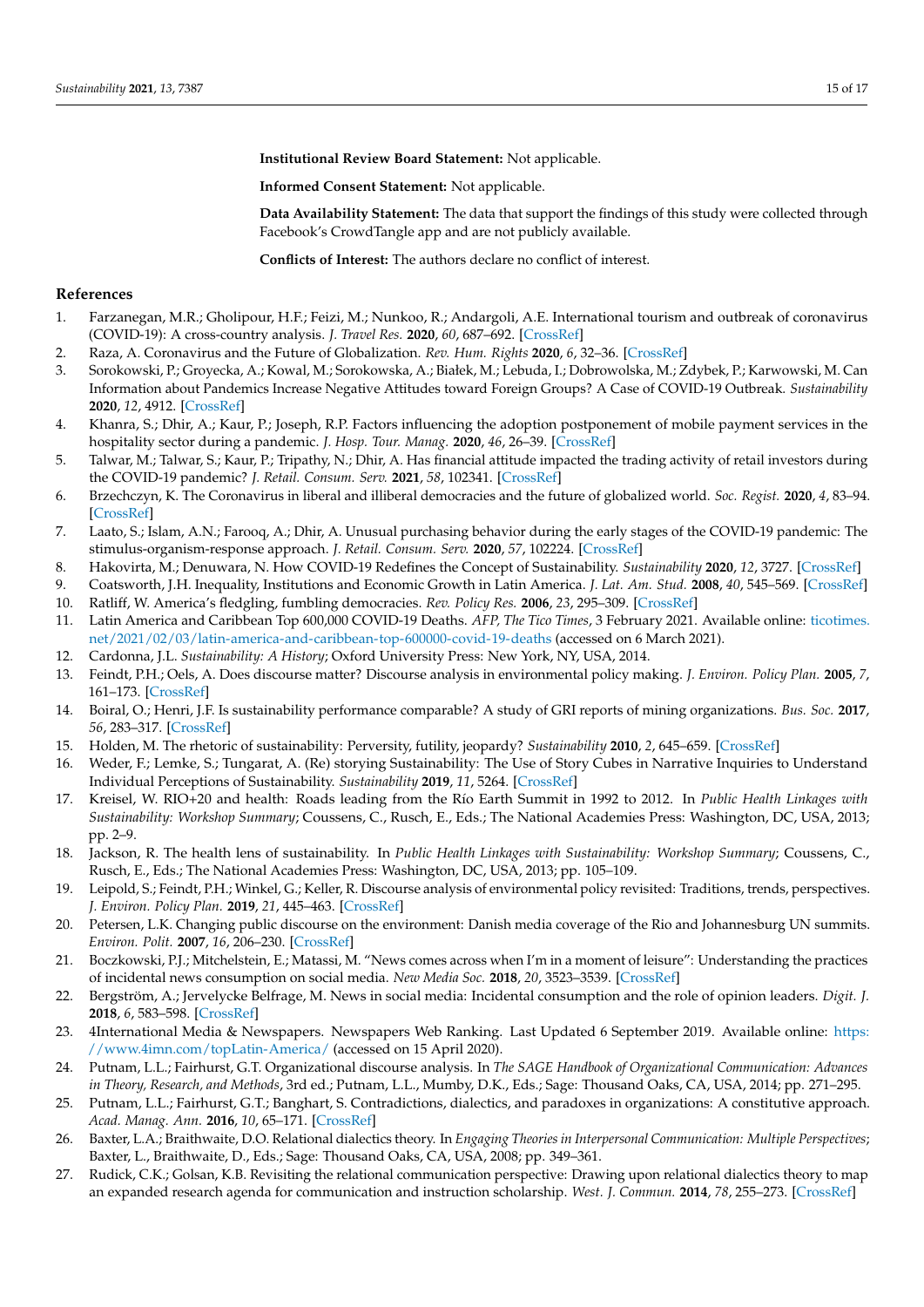- <span id="page-15-0"></span>28. Seo, M.G.; Putnam, L.; Bartunek, J.M. Dualities and tensions of planned organizational change. In *Handbook of Organizational Change and Innovation*; Poole, M.S., van de Ven, A.H., Eds.; Oxford University Press: Oxford, UK, 2004; pp. 73–107.
- <span id="page-15-1"></span>29. Presidente Fernandez Orders Nationwide Lockdown in Bid to Contain Virus. *Buenos Aires Times*, 20 March 2020. Available online: [https://www.batimes.com.ar/news/argentina/president-fernandez-orders-exceptional-lockdown-in-bid-to-contain](https://www.batimes.com.ar/news/argentina/president-fernandez-orders-exceptional-lockdown-in-bid-to-contain-virus.phtml)[virus.phtml](https://www.batimes.com.ar/news/argentina/president-fernandez-orders-exceptional-lockdown-in-bid-to-contain-virus.phtml) (accessed on 14 May 2020).
- <span id="page-15-2"></span>30. Bolsonaro Calls Coronavirus Lockdown in Brazil´s Major Cities a "Crime". *Reuters*, 25 March 2020. Available online: [https://www.reuters.com/article/us-health-Coronavirus-brazil/bolsonaro-calls-Coronavirus-lockdown-in-brazils-major](https://www.reuters.com/article/us-health-Coronavirus-brazil/bolsonaro-calls-Coronavirus-lockdown-in-brazils-major-cities-a-crime-idUSKBN21C1QM)[cities-a-crime-idUSKBN21C1QM](https://www.reuters.com/article/us-health-Coronavirus-brazil/bolsonaro-calls-Coronavirus-lockdown-in-brazils-major-cities-a-crime-idUSKBN21C1QM) (accessed on 14 May 2020).
- <span id="page-15-3"></span>31. Welsh, T. Inequality and Corruption: Why Peru Is Losing Its COVID-19 Battle. *Inside Development*, 1 July 2020. Available online: <https://www.devex.com/news/inequality-and-corruption-why-peru-is-losing-its-covid-19-battle-97604> (accessed on 15 May 2020).
- <span id="page-15-4"></span>32. Oxfam Llama a Los Gobiernos de América Latina a Actuar Para Evitar la Profundización de La Desigualdad Ante La Crisis Por COVID-19. *Oxfam International*, 31 March 2020. Available online: <https://www.oxfam.org/en/node/12128> (accessed on 15 May 2020).
- <span id="page-15-5"></span>33. David, A.; Pienknagura, S.; Roldos, J. Labor Market Dynamics, Informality, and Regulations in Latin America. International Monetary Fund Working Paper. Available online: [https://www.imf.org/en/Publications/WP/Issues/2020/01/31/Labor-](https://www.imf.org/en/Publications/WP/Issues/2020/01/31/Labor-MarketDynamics-Informality-and-Regulations-in-Latin-America-48893)[MarketDynamics-Informality-and-Regulations-in-Latin-America-48893\(](https://www.imf.org/en/Publications/WP/Issues/2020/01/31/Labor-MarketDynamics-Informality-and-Regulations-in-Latin-America-48893)accessed on 15 May 2020).
- <span id="page-15-6"></span>34. COVID-19: UN Agencies Warn against Rising Hunger in Latin America. *UN News*, 16 June 2020. Available online: [https:](https://news.un.org/en/story/2020/06/1066412) [//news.un.org/en/story/2020/06/1066412\(](https://news.un.org/en/story/2020/06/1066412)accessed on 15 May 2020).
- <span id="page-15-7"></span>35. Cruz, I.; Stahel, A.; Max-Neef, M. Towards a systemic development approach: Building on the Human-Scale Development paradigm. *Ecol. Econ.* **2009**, *68*, 2021–2030. [\[CrossRef\]](http://doi.org/10.1016/j.ecolecon.2009.02.004)
- <span id="page-15-8"></span>36. Pighi, P.B. Cuarentena en Perú: 5 Factores que Explican por qué las Medidas de Confinamiento no Impiden que Sea el Segundo País de América Latina Con Más Casos de COVID-19. *BBC World*, 22 May 2020. Available online: [https://www.bbc.com/mundo/](https://www.bbc.com/mundo/noticias-america-latina-52748764) [noticias-america-latina-52748764\(](https://www.bbc.com/mundo/noticias-america-latina-52748764)accessed on 22 May 2020).
- <span id="page-15-9"></span>37. Horwitz, L.; Nagovitch, P.; Sonneland, H.; Zissis, C. The Coronavirus in Latin America. *AS/COA*. Available online: [https:](https://www.as-coa.org/articles/Coronavirus-latin-america) [//www.as-coa.org/articles/Coronavirus-latin-america](https://www.as-coa.org/articles/Coronavirus-latin-america) (accessed on 9 August 2020).
- <span id="page-15-10"></span>38. Apu de La Comunidad Pucacuro: "Salen Barriles de Petróleo Desde Hace 40 Años y Aún Así no Contamos con Hospitales". *RPP Lima*, 26 May 2020. Available online: [https://rpp.pe/peru/loreto/Coronavirus-loreto-apu-de-la-comunidad-pucacuro-salen](https://rpp.pe/peru/loreto/Coronavirus-loreto-apu-de-la-comunidad-pucacuro-salen-barriles-de-petroleo-desde-hace-40-anos-y-aun-asi-no-contamos-con-hospitales-noticia-1268276)[barriles-de-petroleo-desde-hace-40-anos-y-aun-asi-no-contamos-con-hospitales-noticia-1268276\(](https://rpp.pe/peru/loreto/Coronavirus-loreto-apu-de-la-comunidad-pucacuro-salen-barriles-de-petroleo-desde-hace-40-anos-y-aun-asi-no-contamos-con-hospitales-noticia-1268276)accessed on 20 June 2020).
- <span id="page-15-11"></span>39. Sherwood, D. Chile Leads Latin America Vaccine Charge as It Hits Millionth Jab. *Reuters*, 9 February 2021. Available online: [https://www.reuters.com/article/us-health-coronavirus-chile-vaccine-idUSKBN2AA04D\(](https://www.reuters.com/article/us-health-coronavirus-chile-vaccine-idUSKBN2AA04D)accessed on 13 March 2021).
- <span id="page-15-12"></span>40. Romo, R. Así se Convirtió Chile en un Líder en la Vacunación Contra el COVID-19. *CNN En Español*, 19 February 2021. Available online: <https://cnnespanol.cnn.com/2021/02/19/chile-vacunacion-covid-19-lider> (accessed on 15 March 2021).
- <span id="page-15-13"></span>41. Vaccination Is Going Well in Chile. Why Not Its Neighbours? *The Americas, Bello the Economist*, 4 March 2021. Available online: <https://www.economist.com/the-americas/2021/03/06/vaccination-is-going-well-in-chile-why-not-its-neighbours> (accessed on 16 March 2021).
- <span id="page-15-14"></span>42. Kozul-Wright, R. COVID-19 Crisis: How South-South Cooperation Can Support Economic Recovery. Unctad.org. Available online: <https://unctad.org/en/pages/newsdetails.aspx?OriginalVersionID=2381> (accessed on 6 August 2020).
- <span id="page-15-15"></span>43. Gobernadores Respaldaron a Fernández En La extensión de la Cuarentena. *Política*, 11 April 2020. Available online: [https:](https://www.mendozapost.com/nota/148105-gobernadores-respaldaron-a-fernandez-en-la-extension-de-la-cuarentena/) [//www.mendozapost.com/nota/148105-gobernadores-respaldaron-a-fernandez-en-la-extension-de-la-cuarentena/](https://www.mendozapost.com/nota/148105-gobernadores-respaldaron-a-fernandez-en-la-extension-de-la-cuarentena/) (accessed on 13 March 2021).
- <span id="page-15-16"></span>44. Parker, C. What Is COVAX, the Ambitious Global Plan for a Coronavirus Vaccine? Available online: [https://www.weforum.org/](https://www.weforum.org/agenda/2020/09/what-is-covax/) [agenda/2020/09/what-is-covax/](https://www.weforum.org/agenda/2020/09/what-is-covax/) (accessed on 14 March 2021).
- <span id="page-15-17"></span>45. Winsor, M. What Is Covax? How a Global Initiative Is Helping Get COVID-19 Vaccines to Poorer Countries. *ABC News*, 26 February 2021. Available online: [https://abcnews.go.com/Health/covax-global-initiative-helping-covid-19-vaccines-poorer/](https://abcnews.go.com/Health/covax-global-initiative-helping-covid-19-vaccines-poorer/story?id=76106981) [story?id=76106981](https://abcnews.go.com/Health/covax-global-initiative-helping-covid-19-vaccines-poorer/story?id=76106981) (accessed on 14 March 2021).
- <span id="page-15-18"></span>46. McDonnell, P.J.; Linthicum, K. As Vaccine Rollout Nears, Many Concerns Raised in Latin America. *LA Times*, 20 December 2020. Available online: <https://www.latimes.com/world-nation/story/2020-12-20/vaccine-rollout-mexico-chile-latin-america-covid-19> (accessed on 15 March 2021).
- <span id="page-15-19"></span>47. Dube, R.; Magalhaes, L. For COVID-19 Vaccines, Latin America Turns to China and Russia. *Wall Street Journal*, 24 February 2021. Available online: <https://www.wsj.com/articles/for-covid-19-vaccines-latin-america-turns-to-china-and-russia-11614186599> (accessed on 14 March 2021).
- <span id="page-15-20"></span>Perez-Arguello, M.F.; Kennon, I. Nicaragua's Response to COVID-19 Endangers Not Only Its Own People, but Also Its Neighbors. *Atlantic Council*. Available online: [https://www.atlanticcouncil.org/blogs/new-atlanticist/nicaraguas-response-to-covid-19](https://www.atlanticcouncil.org/blogs/new-atlanticist/nicaraguas-response-to-covid-19-endangers-not-only-its-own-people-but-also-its-neighbors/) [-endangers-not-only-its-own-people-but-also-its-neighbors/](https://www.atlanticcouncil.org/blogs/new-atlanticist/nicaraguas-response-to-covid-19-endangers-not-only-its-own-people-but-also-its-neighbors/) (accessed on 25 June 2020).
- <span id="page-15-21"></span>49. Hurtado, J. Nicaragua y el COVID-19: Entre la Falta de Información y un Gobierno que Anima a Aglomerarse. *France 24*, 14 September 2020. Available online: [https://www.france24.com/es/20200914-nicaragua-seis-meses-pandemia-covid-19-falta](https://www.france24.com/es/20200914-nicaragua-seis-meses-pandemia-covid-19-falta-informacion)[informacion](https://www.france24.com/es/20200914-nicaragua-seis-meses-pandemia-covid-19-falta-informacion) (accessed on 14 March 2021).